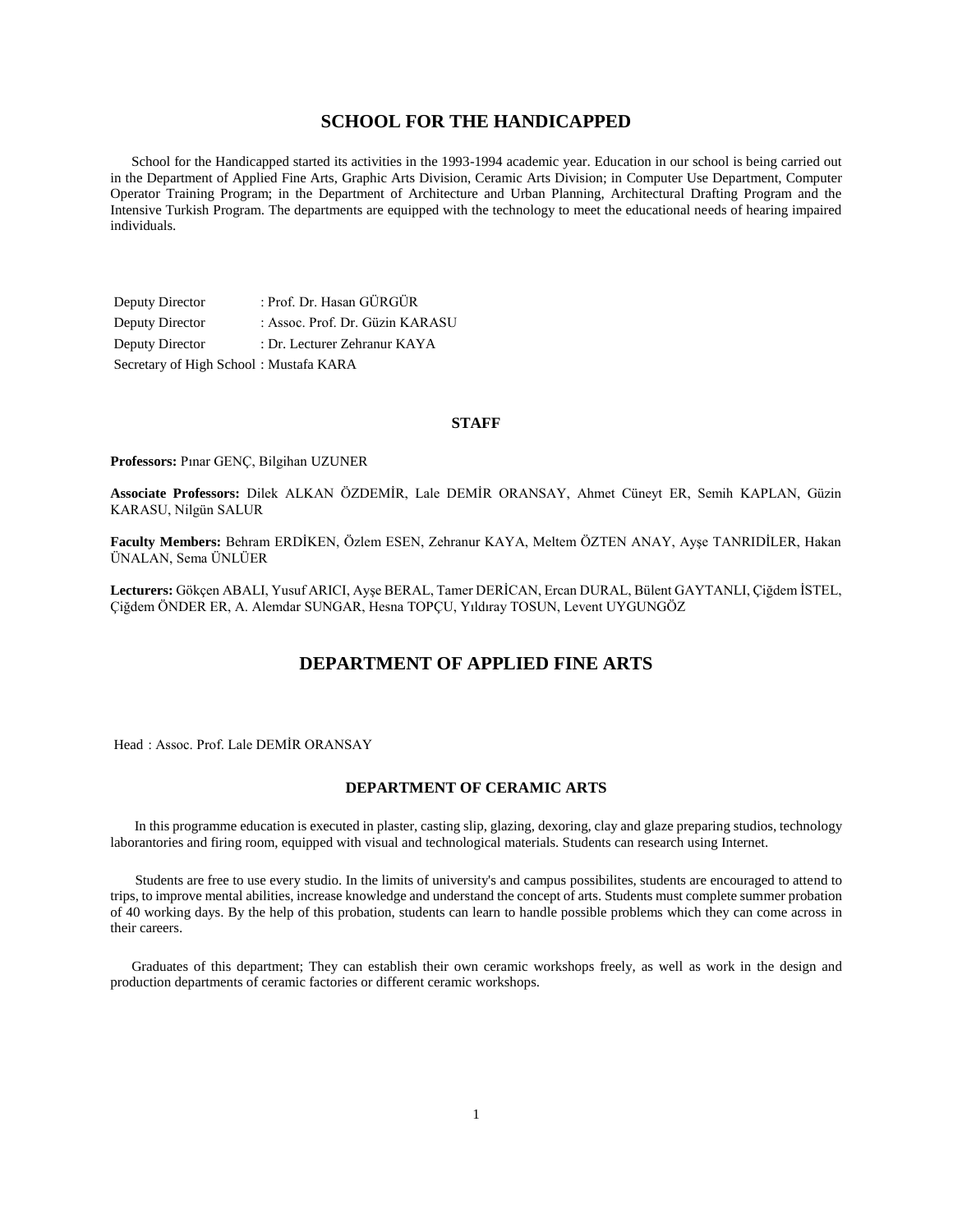# **DEPARTMENT OF GRAPHIC ARTS**

 Education in Graphic Arts is executed in printmaking, drawing and photographics studios, in computerized laboratories equipped with visual technological materials. Students can research using Internet. 1 Associate Professor and 2 Lecturers are currently working in the department at present. Students are free to use every studio. In the limits of university's and campus possibilites, students are encouraged to attend to trips, to improve mental abilities, increase knowledge and understand the concept of arts. Students must complete summer internship of 40 working days. By the help of this probation, students can learn to handle possible problems which they can come across in their careers.

 Graduates from this department, as well as establishing their own advertising agencies, may work as graphic artists in graphics departments of several companies.

# **DEPARTMENT OF ARCHITECTURE AND URBAN PLANNING**

# **PROGRAM IN ARCHITECTURAL DRAFTING**

 Students are trained to assist architect and engineer groups as technical assistants who can draw construction projects in computer and make model in this programme. Three Dr. Lecturers and a Lecturer are working in this programme at present.

 Students execute their studies in drawing workshops through visual and technological materials. Students prepare their projects by using drawing software in equipped computer laboratories.

 Students must complete summer probation of 30 working days. Graduates from this programme may work private engineering and architecture offices and public department related construction.

# **PROGRAM**

|                           | <b>I. SEMESTER</b>                  |           |      |
|---------------------------|-------------------------------------|-----------|------|
| <b>BIL 103</b>            | <b>Fundamentals of Information</b>  |           |      |
|                           | Technology                          | $2+2$ 5,0 |      |
| $ING 157$ (Eng) English I |                                     | $2+0$ 2,0 |      |
| <b>MYR</b> 129            | Architectural Presentation          | $2+2$ 4,0 |      |
| <b>MYR</b> 131            | <b>Building Construction I</b>      | $2+1$ 3.0 |      |
| <b>MYR</b> 145            | Professional Language for           |           |      |
|                           | Architectural Drafting I            | $3+0$ 2,0 |      |
| <b>TAR 161</b>            | Atatürk's Principles and History of |           |      |
|                           | <b>Turkish Revolution I</b>         | $2+0$     | 2,0  |
| <b>TÜR 109</b>            | Writing and Speaking Skills for     |           |      |
|                           | Architectural Drafting I            | $3+0$     | 2,0  |
| <b>TÜR 155</b>            | Turkish Language I                  | $2+0$     | 2,0  |
|                           | Departmental Elective Courses       |           | 3,0  |
|                           | <i>Elective Courses</i>             |           | 5,0  |
|                           |                                     |           | 30.0 |

## **III. SEMESTER**

| BIL 803 Computer Aided Drafting I<br>$2+2$ 5.0           |           |
|----------------------------------------------------------|-----------|
| MYR 227 Reinforced Concrete Practice Project I $2+2$ 3,0 |           |
| MYR 233 Construction and Building Elements I $2+0$ 2,0   |           |
| MYR 239 Modeling I                                       | $2+2$ 3.0 |
| MYR 241 Architectural Practice Project I                 | $2+2$ 5.0 |

| <b>BIL 172</b>             | Introduction to Computer Aided       |           |     |
|----------------------------|--------------------------------------|-----------|-----|
|                            | Design                               | $2 + 1$   | 3,0 |
| $ING 158$ (Eng) English II |                                      | $2+0$ 2,0 |     |
| <b>MYR</b> 124             | <b>Building Construction II</b>      | $2+2$ 4.0 |     |
| <b>MYR</b> 130             | Introduction to Architecture and     |           |     |
|                            | Project                              | $2+3$ 5,0 |     |
| <b>MYR</b> 146             | Professional Language for            |           |     |
|                            | <b>Architectural Drafting II</b>     | $3+0$ 2,0 |     |
| <b>TAR 162</b>             | Atatürk's Principles and History of  |           |     |
|                            | Turkish Revolution II                | $2+0$ 2,0 |     |
| <b>TÜR 110</b>             | Writing and Speaking Skills for      |           |     |
|                            | Architectural Drafting II            | $3+0$ 2,0 |     |
| <b>TÜR 156</b>             | Turkish Language II                  | $2+0$     | 2,0 |
|                            | <b>Departmental Elective Courses</b> |           | 5,0 |
|                            | <b>Elective Courses</b>              |           | 3,0 |

**II. SEMESTER**

 $\overline{a}$ 30,0

## **IV. SEMESTER**

| BİL 808 Computer Aided Drafting II                        | $2+3$ 6,0 |  |
|-----------------------------------------------------------|-----------|--|
| MYR 228 Reinforced Concrete Practice Project II 2+2 $3.0$ |           |  |
| MYR 240 Modeling II                                       | $2+2$ 3.0 |  |
| MYR 245 Architectural Practice Project II                 | $2+3$ 6.0 |  |
| MYR 246 Construction and Building Elements II $2+0$ 2,0   |           |  |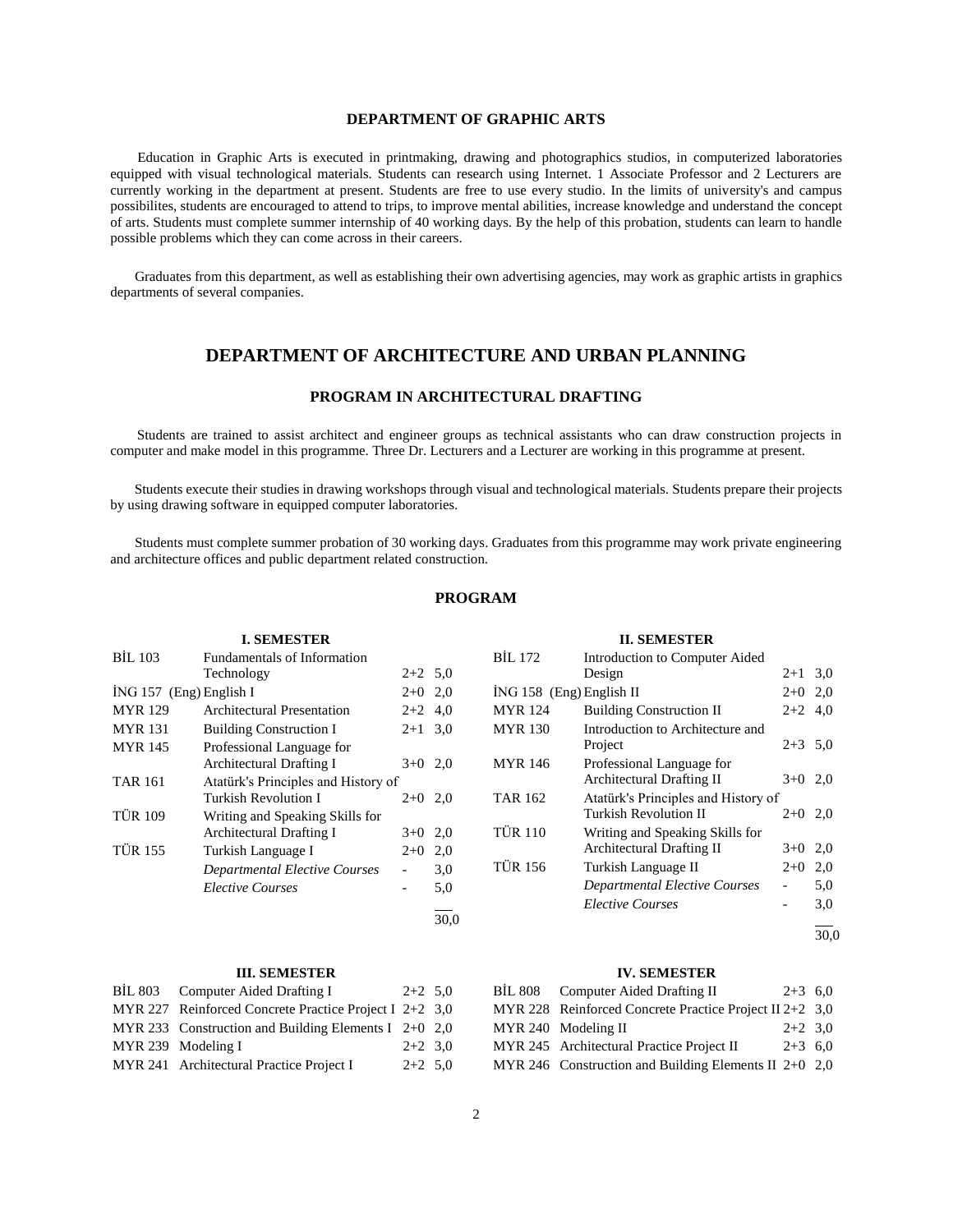| MYR 257 Professional Language for       |           |     |
|-----------------------------------------|-----------|-----|
| Architectural Drafting III              | $3+0$ 2.0 |     |
| TÜR 217 Writing and Speaking Skills for |           |     |
| Architectural Drafting III              | $3+0$ 2.0 |     |
| Departmental Elective Courses           |           | 6,0 |
| <b>Elective Courses</b>                 |           | 2,0 |
|                                         |           |     |

# **DEPARTMENTAL ELECTIVE COURSES**

| <b>GRA 221</b> | Graphics and Animation                 | $2 + 1$ | 3,0 |
|----------------|----------------------------------------|---------|-----|
| <b>MYR 107</b> | <b>Sketch Techniques</b>               | $2+0$   | 3,0 |
| <b>MYR</b> 133 | <b>Building Materials I</b>            | $2+0$   | 3,0 |
| <b>MYR</b> 134 | <b>Building Materials II</b>           | $2+0$   | 3,0 |
| <b>MYR 137</b> | Color Information                      | $1+2$   | 3,0 |
| <b>MYR</b> 139 | <b>Building Terminology I</b>          | $2+0$   | 3,0 |
| <b>MYR</b> 140 | <b>Building Terminology II</b>         | $2+0$   | 3,0 |
| <b>MYR 217</b> | Surveying                              | $2 + 1$ | 3,0 |
| <b>MYR 218</b> | Introduction To Computer Aided         |         |     |
|                | Visual Commitment                      | $2 + 1$ | 3,0 |
| <b>MYR 235</b> | Project in Basic Mechanical            |         |     |
|                | Installation                           | $2+0$   | 3,0 |
| <b>MYR 236</b> | Analysis of System and Design          | $2+2$   | 3,0 |
| <b>MYR 237</b> | Project in Basic Electric Installation | $2+0$   | 3,0 |
| <b>MYR 238</b> | Computer Aided Architectural           |         |     |
|                | <b>Presentation Techniques</b>         | $2 + 1$ | 3,0 |
| <b>MYR 247</b> | Interior Decoration I                  | $2+0$   | 3,0 |
| <b>MYR 248</b> | Interior Decoration II                 | $2+0$   | 3,0 |
| <b>MYR 251</b> | <b>Building Information I</b>          | $2 + 1$ | 3,0 |
| <b>MYR 252</b> | <b>Building Information II</b>         | $2+1$   | 3,0 |
| <b>PPT 118</b> | Perspective                            | $2 + 1$ | 3,0 |
|                |                                        |         |     |
|                | <b>ELECTIVE COURSES</b>                |         |     |
| <b>BEÖ 155</b> | <b>Physical Education</b>              | $2+0$   | 2,0 |
| <b>BİL 221</b> | <b>Computer Assisted Presentation</b>  | $2+1$   | 3,0 |
| <b>BİL 296</b> | Organizational Communication and       |         |     |
|                | Collaboration                          | $2 + 1$ | 3,0 |

| MYR 258 Professional Language for       |           |     |
|-----------------------------------------|-----------|-----|
| <b>Architectural Drafting IV</b>        | $3+0$ 2,0 |     |
| TÜR 218 Writing and Speaking Skills for |           |     |
| <b>Architectural Drafting IV</b>        | $3+0$ 2,0 |     |
| Departmental Elective Courses           |           | 6.0 |
|                                         |           |     |

30,0

| <b>EDB</b> 116 | <b>Book Talk</b>                         | $2+1$   | 3,0 |
|----------------|------------------------------------------|---------|-----|
| ISN 106        | Organizational Communication             | $2+0$   | 2,0 |
| KÜL 199        | Cultural Activities                      | $0+2$   | 2,0 |
| <b>MAT 811</b> | Mathematics I                            | $2+1$   | 3,0 |
| <b>MAT 812</b> | Mathematics II                           | $2+1$   | 3,0 |
| <b>MAT 813</b> | <b>Architectural Drafting Individual</b> |         |     |
|                | <b>Support Mathematics I</b>             | $2+0$   | 2,0 |
| <b>MAT 814</b> | Architectural Drafting Individual        |         |     |
|                | <b>Support Mathematics II</b>            | $2+0$   | 2,0 |
| <b>MYR</b> 122 | Research Techniques and Seminar          | $2 + 1$ | 3,0 |
| <b>MYR</b> 143 | <b>Individual Arthitectural Drafting</b> |         |     |
|                | Language Support Courses I               | $2+0$   | 2,0 |
| <b>MYR</b> 144 | Individual Arthitectural Drafting        |         |     |
|                | Language Support Courses II              | $2+0$   | 2,0 |
| <b>MYR 249</b> | Design for All                           | $2+1$   | 3,0 |
| <b>MYR 255</b> | Individual Arthitectural Drafting        |         |     |
|                | Language Support Courses III             | $2+0$   | 2,0 |
| <b>MYR 256</b> | <b>Individual Arthitectural Drafting</b> |         |     |
|                | Language Support Courses IV              | $2+0$   | 2,0 |
| <b>SAN 155</b> | <b>Hall Dances</b>                       | $0 + 2$ | 2,0 |
| <b>THU 203</b> | <b>Community Services</b>                | $0+2$   | 3,0 |
| TÜR 193        | Writing Skills I                         | $1+2$   | 3,0 |
| <b>TÜR 194</b> | Writing Skills II                        | $1+2$   | 3,0 |
| <b>TÜR 195</b> | Speaking Skills I                        | $1+2$   | 3,0 |
| <b>TÜR 196</b> | Speaking Skills II                       | $1+2$   | 3,0 |
|                |                                          |         |     |

# **DEPARTMENT OF COMPUTER USE**

# **PROGRAM IN COMPUTER OPERATOR TRAINING**

 The aim of the Prpgramme of Computer Operator Training, which is one of the programs carried out in the School for the Handicapped, is to train individuals who can know and use computer technologies and software. There are 2 faculty members in the program.

 Courses are performed in two computer labs equipped with computers, internet and smart boards. Students have to do an internship for 30 working days.

Graduates of this programme can work as an operator in computer used jobs.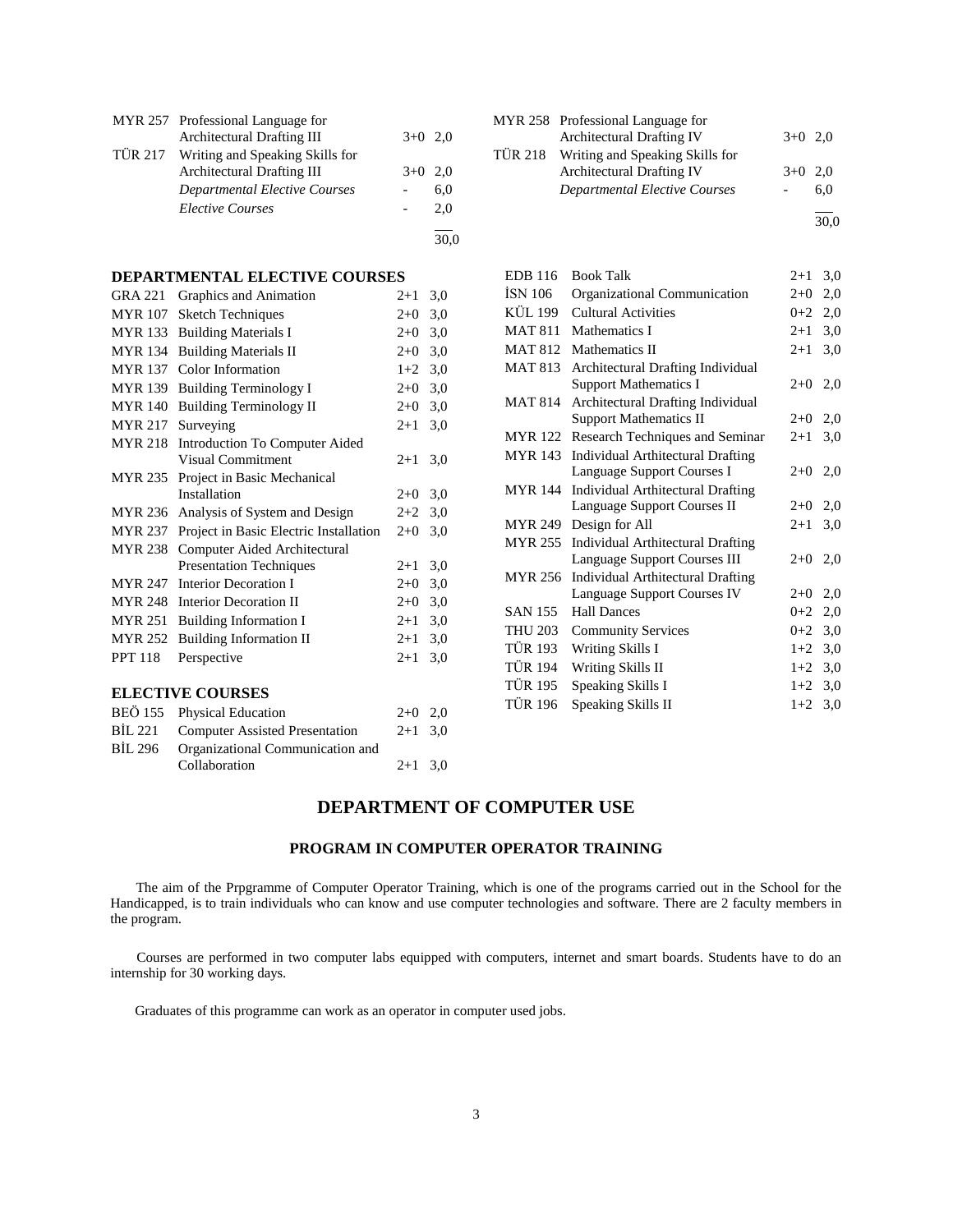# **PROGRAM**

## **I. SEMESTER**

| <b>BOP 103</b>            | <b>Word Processors</b>                | $2+2$     | 3,0  |
|---------------------------|---------------------------------------|-----------|------|
| <b>BOP 107</b>            | Research Techniques and Seminar 3+1   |           | 3.0  |
| <b>BOP 109</b>            | Fundamentals of Information           |           |      |
|                           | Technology                            | $2+2$     | 4,0  |
| <b>BOP 111</b>            | <b>Operating Systems</b>              | $2 + 1$   | 2,0  |
| <b>BOP 113</b>            | <b>Computer Assisted Presentation</b> | $2+2$ 3.0 |      |
| <b>BOP 117</b>            | Professional Language for             |           |      |
|                           | Computer Operator Training I          | $3+0$     | 2,0  |
| $ING 157$ (Eng) English I |                                       | $2+0$     | 2,0  |
| <b>TÜR 115</b>            | Writing and Speaking Skills for       |           |      |
|                           | Computer Operator Training I          | $3+0$     | 2,0  |
| <b>TÜR 155</b>            | Turkish Language I                    | $2+0$     | 2,0  |
|                           | Departmental Elective Courses         |           | 5,0  |
|                           | <b>Elective Courses</b>               |           | 2,0  |
|                           |                                       |           | 30.0 |

#### **III. SEMESTER**

| <b>BOP 201</b> | Database Systems and Programming I $3+2$ 6,0 |           |      |
|----------------|----------------------------------------------|-----------|------|
| <b>BOP 205</b> | <b>Computer Network Systems</b>              | $3+1$     | 4.0  |
| <b>BOP 215</b> | Professional Language for Computer           |           |      |
|                | <b>Operator Training III</b>                 | $3+0$ 2,0 |      |
| GRA 225        | Graphics and Animation                       | $2+2$ 5.0 |      |
| <b>TAR 161</b> | Atatürk's Principles and History of          |           |      |
|                | Turkish Revolution I                         | $2+0$     | 2,0  |
| <b>TÜR 227</b> | Writing and Speaking Skills for              |           |      |
|                | <b>Computer Operator Training III</b>        | $3+0$     | 2,0  |
|                | Departmental Elective Courses                |           | 6,0  |
|                | <b>Elective Courses</b>                      |           | 3,0  |
|                |                                              |           | 30.0 |

# **DEPARTMENTAL ELECTIVE COURSES**

| <b>BOP 105</b> | Organizational Communication and   |         |     |
|----------------|------------------------------------|---------|-----|
|                | Collaboration                      | $2+0$   | 3,0 |
| <b>BOP 115</b> | <b>Basic Design Principles</b>     | $2 + 1$ | 2,0 |
| <b>BOP 211</b> | <b>Computer Aided Presentation</b> |         |     |
|                | Applications                       | $2+1$   | 3,0 |
| <b>BTP 237</b> | Graphics Applications I            | $2 + 1$ | 3,0 |
| <b>BTP 238</b> | <b>Graphics Applications II</b>    | $2+1$   | 3,0 |
| <b>MAT 241</b> | Mathematics I                      | $2+0$   | 2,0 |
| MAT 242        | Mathematics II                     | $2+0$   | 2,0 |
| <b>MAT 245</b> | <b>Basic Mathematics I</b>         | $2+0$   | 3.0 |
| <b>SOS 114</b> | <b>Office Personnel Behaviors</b>  | $2+0$   | 2,0 |
|                | <b>ELECTIVE COURSES</b>            |         |     |
|                | BEÖ 155 Physical Education         | $2+0$   | 2.0 |

# BOP 119 Individual Computer Operator Language Support Courses I 2+0 2,0

## **II. SEMESTER**

| <b>BOP 110</b>             | Introduction to Algorithm and        |           |     |
|----------------------------|--------------------------------------|-----------|-----|
|                            | Programming                          | $2 + 1$   | 3,0 |
| <b>BOP 112</b>             | General and Technical                |           |     |
|                            | Communication                        | $2 + 1$   | 3,0 |
| <b>BOP 114</b>             | Typesetting                          | $2+2$ 4.0 |     |
| <b>BOP 118</b>             | Professional Language for            |           |     |
|                            | Computer Operator Training II        | $3+0$     | 2,0 |
| $ING 158$ (Eng) English II |                                      | $2+0$ 2.0 |     |
| <b>ISN 108</b>             | Organizational Communication         | $2+0$     | 3,0 |
| <b>TÜR 116</b>             | Writing and Speaking Skills for      |           |     |
|                            | Computer Operator Training II        | $3+0$     | 2,0 |
| <b>TÜR 156</b>             | Turkish Language II                  | $2+0$     | 2,0 |
|                            | <b>Departmental Elective Courses</b> |           | 6,0 |
|                            | <b>Elective Courses</b>              |           | 3,0 |
|                            |                                      |           |     |

# 30,0

## **IV. SEMESTER**

| <b>BOP 202</b> | Database Systems and Programming II $3+2$ 6,0                           |           |     |
|----------------|-------------------------------------------------------------------------|-----------|-----|
| <b>BOP 206</b> | <b>Spreadsheets</b>                                                     | $3+2$ 6,0 |     |
| <b>BOP 212</b> | Computer Hardware                                                       | $2+0$ 2,0 |     |
| <b>BOP 214</b> | Applications of Authoring Languages<br>in the Internet Environment      | $2+2$ 5.0 |     |
| <b>BOP 216</b> | Professional Language for Computer<br><b>Operator Training IV</b>       | $3+0$ 2.0 |     |
| <b>TAR 162</b> | Atatürk's Principles and History of<br>Turkish Revolution II            | $2+0$ 2,0 |     |
| <b>TÜR 228</b> | Writing and Speaking Skills for<br><b>Computer Operator Training IV</b> | $3+0$     | 2,0 |
|                | <b>Departmental Elective Courses</b>                                    |           | 3,0 |
|                | <b>Elective Courses</b>                                                 |           | 2,0 |
|                |                                                                         |           |     |

30,0

| <b>BOP 120</b> | Individual Computer Operator                               |           |     |
|----------------|------------------------------------------------------------|-----------|-----|
|                | Language Support Courses II                                | $2+0$     | 2,0 |
| <b>BOP 207</b> | Visual Basic Programming                                   | $3+1$     | 3,0 |
| <b>BOP 209</b> | Accounting Techniques and<br><b>Commercial Softwares I</b> | $4 + 0$   | 4,0 |
| <b>BOP 210</b> | Accounting Techniques and<br>Commercial Softwares II       | $2+2$ 4,0 |     |
| <b>BOP 221</b> | Individual Computer Operator                               |           |     |
|                | Language Support Courses III                               | $2+0$ 2,0 |     |
| <b>BOP 222</b> | Individual Computer Operator                               |           |     |
|                | Language Support Courses IV                                | $2+0$     | 2,0 |
| <b>BTP 233</b> | <b>Applied Graphics III</b>                                | $2 + 1$   | 3,0 |
| BTP 235        | Applications of Computer Assisted                          |           |     |
|                | Drawing I                                                  | $2+1$     | 3,0 |
| EDB 116        | <b>Book Talk</b>                                           | $2+1$     | 3,0 |
| <b>FOT 114</b> | <b>Basic Photography</b>                                   | $3+1$     | 4,0 |
| <b>GRA 158</b> | Graphic Expression                                         | $2+0$     | 2,0 |
| KÜL 199        | Cultural Activities                                        | $0 + 2$   | 2,0 |
| <b>MAT 246</b> | <b>Basic Mathematics II</b>                                | $2+0$     | 3,0 |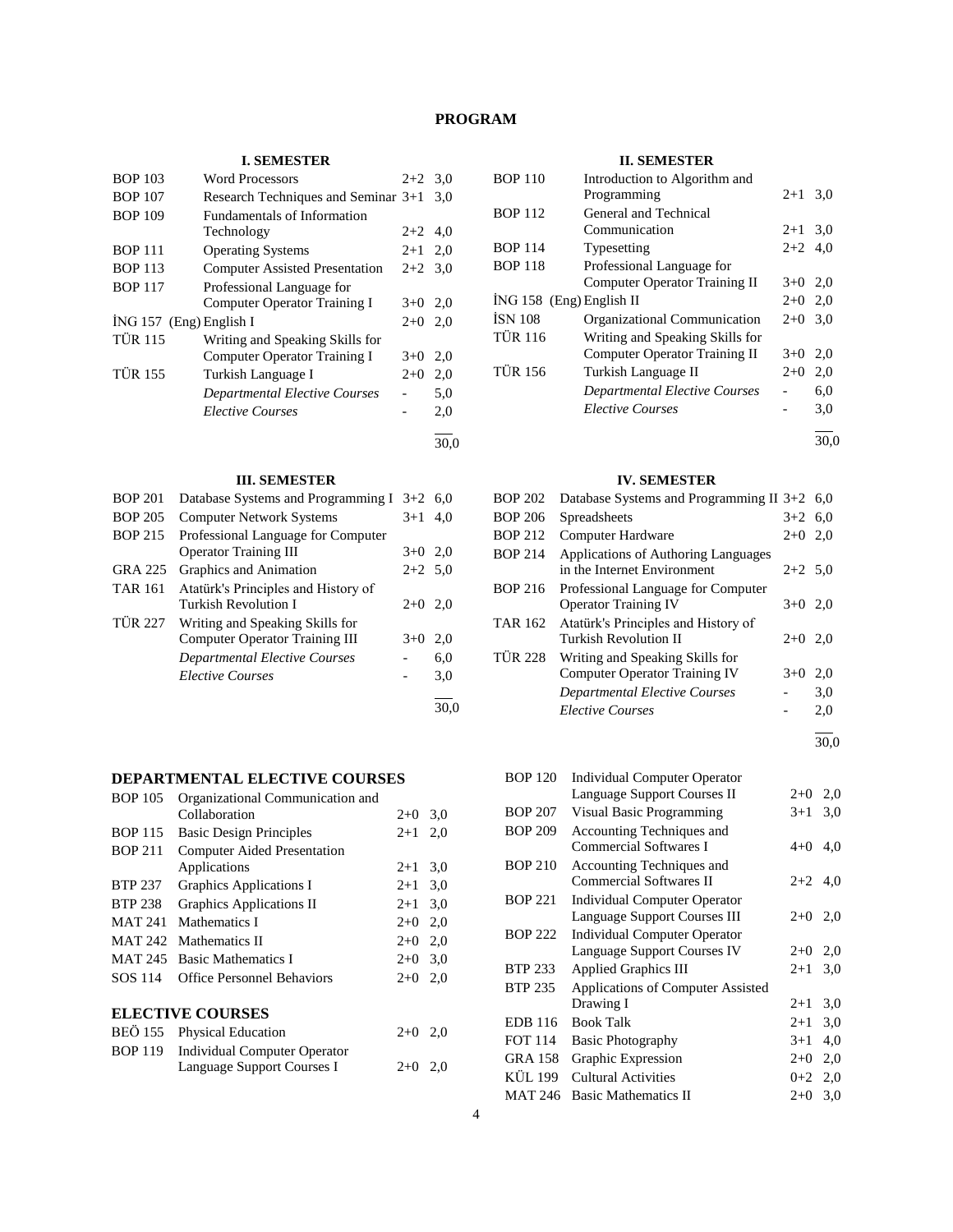| MAT 809 Computer Operator Individual |           |  |
|--------------------------------------|-----------|--|
| <b>Support Mathematics I</b>         | $2+0$ 2,0 |  |
| MAT 810 Computer Operator Individual |           |  |
| <b>Support Mathematics II</b>        | $2+0$ 2,0 |  |
| SAN 155 Hall Dances                  | $0+2$ 2,0 |  |
| SER 223 Shaping Clay                 | $2+1$ 2,0 |  |
| THU 203 Community Services           | $0+2$ 3.0 |  |

|  | TÜR 193 Writing Skills I   | $1+2$ 3.0 |  |
|--|----------------------------|-----------|--|
|  | TÜR 194 Writing Skills II  | $1+2$ 3.0 |  |
|  | TÜR 195 Speaking Skills I  | $1+2$ 3.0 |  |
|  | TÜR 196 Speaking Skills II | $1+2$ 3.0 |  |
|  |                            |           |  |

# **COURSE CONTENTS**

**BEÖ 155 Physical Education 2+0 2,0**

Definition of Physical Education and Sports; Aims, Disadvantages of Inactive Life; Various Activities for Physical Education; Recreation; Human Physiology; First Aid; Sports Branches: Definition, Rules and Application; Keep Fit Programs.

#### **BİL 103 Fundamentals of Information Technology 2+2 5,0**

Introduction to Information Technology; Computer Hardware; General Structure of a Computer; Output and Input Devices of a Computer; Computer Software: Software of Operating System: What is an operating system?, Types of operating systems, Functions of operating systems; Application Software: Word-processing software, Reporting and spreadsheet software, Software for drawing, Presentation software; Data Communication and Computer Networks: Using e-mail; Use of the Internet.

## **BİL 172 Introduction to Computer Aided Design 2+1 3,0**

Definition and Aim of Autocad 2000: Coordinate System; Command Line; Trim; Erase; Save; Save As; Command Offset; Mirror; Chamfer; Fillet; Move ; Rotate; Scale; Stretch; Lengthen; Extend; Dimension; Polygon; Circle; Rectangle; Ellipse; Point; Hatch; Explode; Inquiry; Option Properties: Make Block; Insert Block; External References; Image ; Format; Jpeg; Bmp; Export; Plot ; Plot Preview

**BİL 221 Computer Assisted Presentation 2+1 3,0** Installation of MS PowerPoint on MAC and PC Computers: Menu commands; Tips for effective presentations; Preparation for presentations; Using DataShow and Overhead Projectors; Student Presentations with DataShow and MS PowerPoint.

#### **BİL 296 Organizational Communication and Collaboration 2+1 3,0**

Communication softwares, Maintaining effective interaction with other users; Programming appointments and duties; Filing personel and organizational information; Teaching how to use electronic mail and calender; Arranging Outlook; Using e-Mail; Personalizing the calander file; Using Adress book, aranging files; Adjusting views and images; Building a virtual network for Outlook; Saving Forms, Opening and publishing.

**BİL 803 Computer Aided Drafting I 2+2 5,0** Introducing Surface and Solid Modeling; View and Viewport Menus and their Commands; Surface Menu and its Commands; Solid Menu and Commands; Thickness; Elevation and Extrude Commands; Introducing Use of Solid Editing Menu and Commands; UCS and UCS II Menus and their Commands; 3D Orbit and Visual Style Menus and Their Commands; Making Models of Building Envelope and Building Elements :Wall, Frame, Roof; Creating Furnishing and Inserting into a Modeling File; Creating Furnishing and Building Elements of Interior and Inserting into a Modeling File.

**BİL 808 Computer Aided Drafting II 2+3 6,0** Defining Surface and Solid Modeling; Introducing Object and Object Modifiers; Transferring a DXF or DWG AutoCAD File to Modeling Programs; Inserting Predefined Furnishing Elements to Modeling Programs; Defining Camera and Camera Properties; Defining Light and Shade Properties; Determining Surficial Characteristics of Materials; Assigning a Picture to Background; Determining the Viewpoint and Importance of the Viewpoint; Previewing; Locating the Model in a Site Using Landscape and Urban Equipment; Concept of Render Menu; Preparing a Camera Path of Animation.

**BOP 103 Word Processors 2+2 3,0** Overview of Word Processors and Introduction to MS Word: Training in MS Word for Windows and MS Word for Mac;

Symbols used in MS Word; Menu Commands; Creating and Designing Documents; Adding Text and Objects in Documents; Creating and Formating Tables; Using WordArt; Connecting Word Documents; Adding WEB connection to Word Document; Transferring Text and Pictures from Different Programs; Transferring Text and Pictures from the Internet.

## **BOP 105 Organizational Communication and Collaboration 2+0 3,0**

Communication Softwares; Maintaining effective interaction with other users; Programming appointments and duties; Adding personal and organizational information; Teaching how to use electronic mail and calender; Arranging Outlook; Using e-Mail; Personalizing the calender file; Using Adress Book, aranging files; Adjusting views and images; Building a virtual network for Outlook; Saving Forms, Opening and Publishing.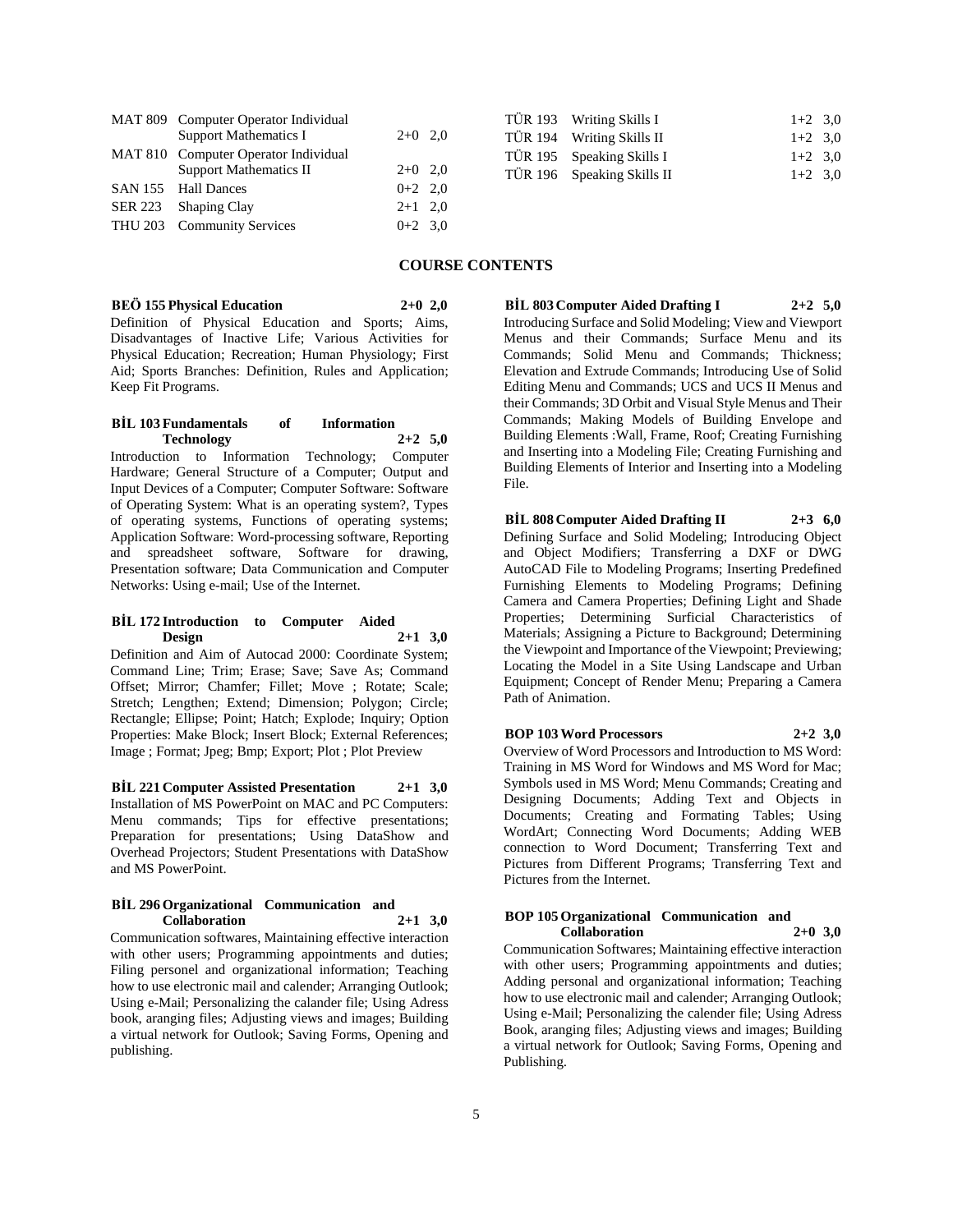**BOP 107 Research Techniques and Seminar 3+1 3,0** Research Techiques: Importance of Research; Basic Concepts and Techniques of Data Collection; Selection of research Topics; Following Topical Developments in Computer Technology: Topic Selection on the Basis of Technological Innovations in the Field; Resources; Following relevant publications such as boks and periadicals; Using the Internet and library; Reportin and Presenting Research Topics.

## **BOP 109 Fundamentals of Information Technology 2+2 4,0**

Definition of Computer: General Structure of a Computer; Output and Input Devices of a Computer; Computer Types; Classification of Computers; Computer Applications; Computer Software; Operating Systems and their characteristics; Functions of Operating Systems; Windows Operating System; Using Windows Desktop; Shortcuts; General Windows Operations; Windows File and Index Operations; Personal Desktop Operations; Reorganization of Desktop Environment; Formatting Documents; Working on Network Files; Working on and Researching Internet Documents; Multimedia; Remote Help and Using Remote Desktop; Personalizing Security Options; Back-up Systems and Repairing the System.

## **BOP 110 Introduction to Algorithm and Programming 2+1 3,0**

Using Computers for Problem Solving: Definition and Analysis of a Problem; Algorithms; Concepts of Variable and Constant; Flowcharts; Encoding and Testing the Solution Examples for Algorithm Applications; System of Programming; Programme and Programme Language; Using Programme Environment and rule of programming; Variables; Loops; Arrays; Sub Programs.

## **BOP 111 Operating Systems 2+1 2,0**

Computer Software: Defining, types of software; softwares in the operating systems; Operating Systems: Defining DOS, Windows, Unix and OSX; Windows Operating System: Desktop operations, Start commands, Control P anel commands, network connections, user definations; Students to make application and presentation.

#### **BOP 112 General and Technical Communication 2+1 3,0**

Definations and Types of Communications; Definition of Petition and Writing Sample Petitions; Definition and Types of Business Letters; Order Letters, Sales Letters, Payment Letters, Recommendation Letters, Application Letters, Reguest Letters, Samples; Formel Letters; Order of Information in a formal letter, Samples; Sending Faxes; Note Taking; Summarizing; Report Types according to their Topic and Format; Points to consider when writing a report; Writing CV.

**BOP 113 Computer Assisted Presentation 2+2 3,0** What is PowerPoint?; Menu commands; Tips for effective presentations; Preparation for presentations ; Using DataShow and Overhead Projectors; Students Presentations with DataShow and PowerPoint.

## **BOP 114 Typesetting 2+2 4,0**

Defining Desktop Publishing; Defining Terms of Newspaper and Magazine with Examples; Compairing design of Newspaper and Magazine; Introducing QuarkXPress is the Most Used Page Design Programme; Shairing Menu Commands of QuarkXPress; Appling QuarkXPress with Different Examples of Newspaper and Magazine; At the end of the term Typesetting and Printing School Newspaper with Class.

# **BOP 115 Basic Design Principles 2+1 2,0**

Design; Design Principles: Repetition, Conformity, Contrast, Hierarchy, Sovereignty, Balance, Unity, Rhythm, Emphasis; Design Elements: Dot, Line, Light and shade, Stain, Form, Texture, Orientation, Size, Structure, Color, Color wheel, Color effects; Different Materials and Presentation Techniques; Natural and Artificial Materials: Decomposition, Breaking, Abstraction, Re-Interpretation.

## **BOP 117 Professional Language for Computer Operator Training I 3+0 2,0**

Presentation of Basic-Level Vocational Terminology: Examining the General Working Principles of Computer: The concept of computer, Computer architecture; Examining Computer Hardware and Software: Hardware, Software, Operating systems, Basic units of computer hardware; Description of Computer Viruses and Virus Protection Methods: The concept of virus, Virus protection methods, Antivirus programs.

#### **BOP 118 Professional Language for Computer Operator Training II 3+0 2,0**

Presentation of Intermediate Vocational Teminology: Computer and Health: Examining the effects of computer on health, Points to consider when using a computer; Internet: The concept of Internet, Hardware and software needed to connect to the Internet, Rules to consider when using Internet, Internet addiction.

#### **BOP 119 Individual Computer Operator Language Support Courses I 2+0 2,0**

Types and characteristics of texts: story, newspaper / magazine news, expository text, functional texts, biography, review, descriptions, interviews, poetry, etc. writing, reading and oral expresses; Terms and topics of Computer Operator: definition of professional terms, terms and issues in various contexts and appropriate written / oral expresses and assessment.

#### **BOP 120 Individual Computer Operator Language Support Courses II 2+0 2,0**

Types and characteristics of texts: story, newspaper / magazine news, expository text, functional texts, biography, review, descriptions, interviews, poetry, etc. writing, reading and oral expresses; Terms and topics of Computer Operator: definition of professional terms, terms and issues in various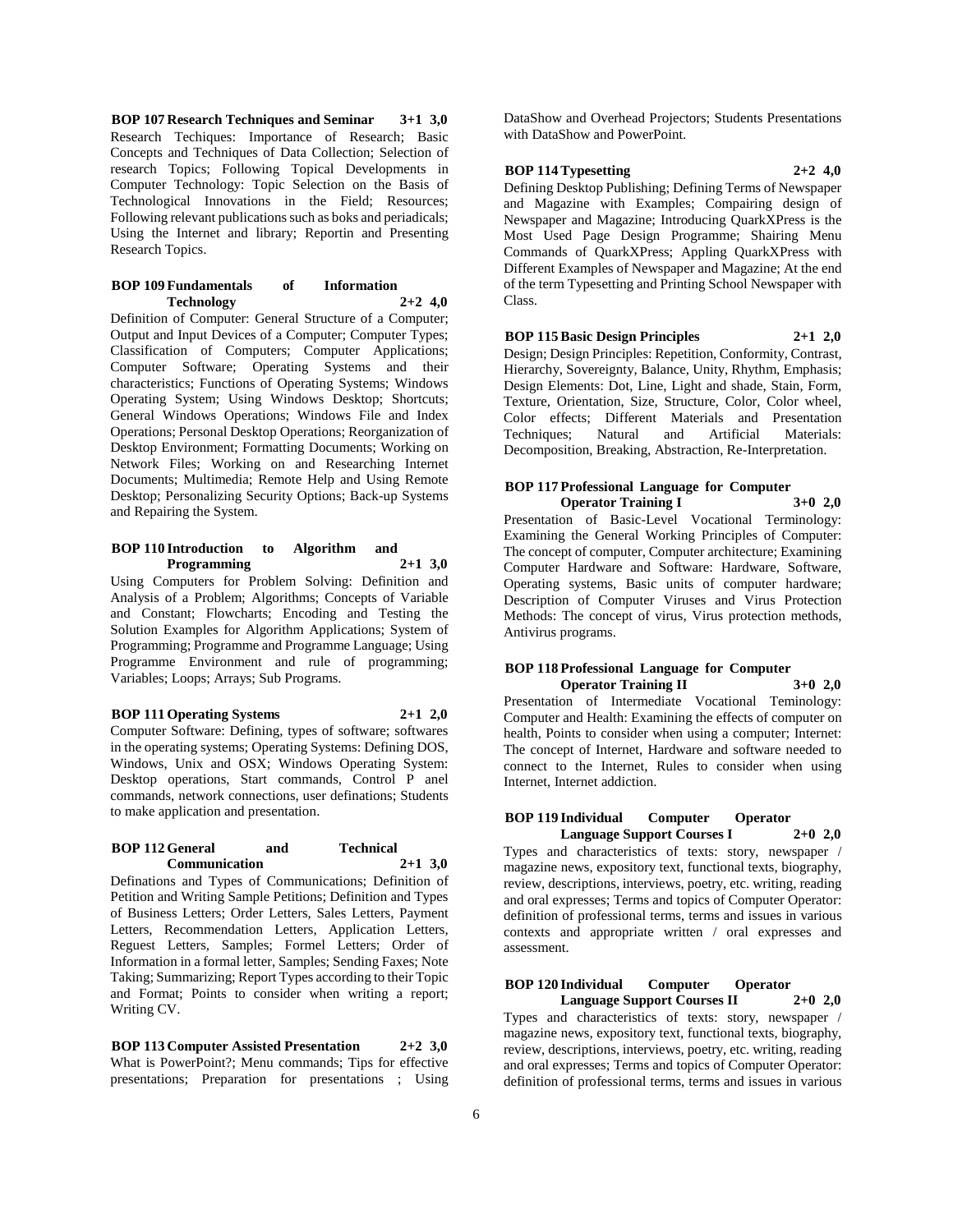contexts and appropriate written / oral expresses and assessment.

**BOP 201 Database Systems and Programming I 3+2 6,0** Definition of Databases; Introduction to Access (a database programme); Definitions of Menu Commands in Access; Characteristics of Tables in Access; Creating Tables and Implementing Required Applications; Creating a Query; Using Mathematical Calculations in Queries; Establishing a Connection Between Queries and Tables; Creating Forms in Access; Applications concerning the Use of Functions; Importing and Exporting Data; Using Buttons and Scripts.

## **BOP 202 Database Systems and Programming II 3+2 6,0**

Definitions of Database Systems: Sample Database Systems: Introduction to File Maker Pro: Menu Commands of File Maker Pro; Mathematical Calculations in Databases; Functions of Databases; Applications Using Functions in Databases; Creating a Layout; Information Flow Among Layouts; Importing and Exporting Data; Using Buttons and Scripts.

**BOP 205 Computer Network Systems 3+1 4,0** Definitions and Goals of Computer Networks: Computer Mediated Communications; Data Communication Methods and the Required Hardware; Devices used in Computer Networks; World Wide Networks; Data Carriers; Interconnections Used in Data Communications; Fiber Optic Cables; Coaxial Cables; Microwaves; Satellites; Local Area Networks; Typology of Local Area Networks; Protocols of Local Area Networks; Applications of Local Area Networks; the Ethernet Local Networks; Ethernet Protocol; Local Area Network Management; Wide Area Networks; Metropolitan Networks; the Internet.

## **BOP 206 Spreadsheets 3+2 6,0**

MS Excel for Mac and PC: Overview of Spreadsheets; Introduction to Excel; Excel Menu Commands; Excel Sheets and the Use of Mathematical Applications on These Sheets; Applications of Spreadsheets; Use of Functions in Sheets; Excel Functions; Information Flow among Excel Sheets; Connections among Sheets; Connections among Excel Sheets on PCs and Macs; Excel Graphics; Use of Databases in Excel; Introduction to Using Macros.

# **BOP 207 Visual Basic Programming 3+1 3,0**

Introduction to Visual Basic Programming; Data Types and Operators of Visual Basic Programming Language; Control Expressions; Loops; Sub-programmes; Conrol objects; Properties; Cases and Methods; Adding Graphics and Special Effects; Internet Programming with Visual Basic; Concepts of Data Structure and Applications in Visual Basic.

## **BOP 209 Accounting Techniques and Commercial Softwares I 4+0 4,0**

The Importance of Accounting as an Information System; Its Function and Operation; Informing about Documents and Books; Accounts and Definition of an Account Plan; Creating Account Plans; Information about Account Plans;

Operation of Balance Accounts; Definition and Operation of Income and Outcome; Reports; Inventory Operations; Definition and Preparation of a Balance and an Income Sheet; Definition of Check-Voucher; Check-Voucher Actions; Definition of Banking Operations; Banking Actions.

## **BOP 210 Accounting Techniques and Commercial Softwares II 2+2 4,0**

Accounting Software; Introduction of one of the Commercial Softwares: Creating a Company and Preliminary Operations in Selected Software; Opening Current Account Cards; Creating Inventory Cards and Establishing the Connections Between All Cards and Accounting Cards; Creating Bank Cards and Establishing Required Connections; Invoices and Accounting Register; Conducting Banking Operations; Registering Check-Voucher Operations to Accounting Records; Getting Reports in Selected Software.

## **BOP 211 Computer Aided Presentation Applications 2+1 3,0**

Presentation Software: Introducing Presentation Softwares, students' prior knowledge about the use of PowerPoint; submit the information about the most commonly used presentation software; Presentation of Video: ıntroducing video softwares, examining video presentations; MovieMaker: Installing MovieMaker, creating new video file, adding audio-film-text and picture, organizing transition of slayts, adding animations of file, saving file; Presentation Of Students Works.

# **BOP 212 Computer Hardware 2+0 2,0**

Following previous learning about Computer Hardware; Analysis of System and its Units; Disassembling the Computer and Explaining its Ports; Input and Output Hardwares and Their Ports; Reassembling the Computer; Installing Operating System and the Software; Fundamental Device Configuration; Input-Output Units and Interfaces; Installation of Computer Systems; Maintenance-Repair and Malfunctioning; Fundamental Trouble Analysis; Establishing Internet Connection.

#### **BOP 214 Applications of Authoring Languages in the Internet Environment 2+2 5,0**

Following Previous Learning About Accessing İnternet And İntenet Tools; Operational Structure of the Internet and Hardware Required for Internet Connections; E-Mail; IRC and Applications of Audio-Visual Connections; Common Autoring Languages, and Masic Concepts and Principles Regarding Their Application; FrontPage Software: Installing FrontPage, Menu Commands; WEB Page Design; Publishing WEB Page on the Internet.

# **BOP 215 Professional Language for Computer**

**Operator Training III 3+0 2,0** Career Planning: Importance of career planning, Recognition of work and work environments, The importance of internship as a first job experience, Written and oral presentation and evaluation of internship, Interview with graduates and workplace observation studies; Exercises to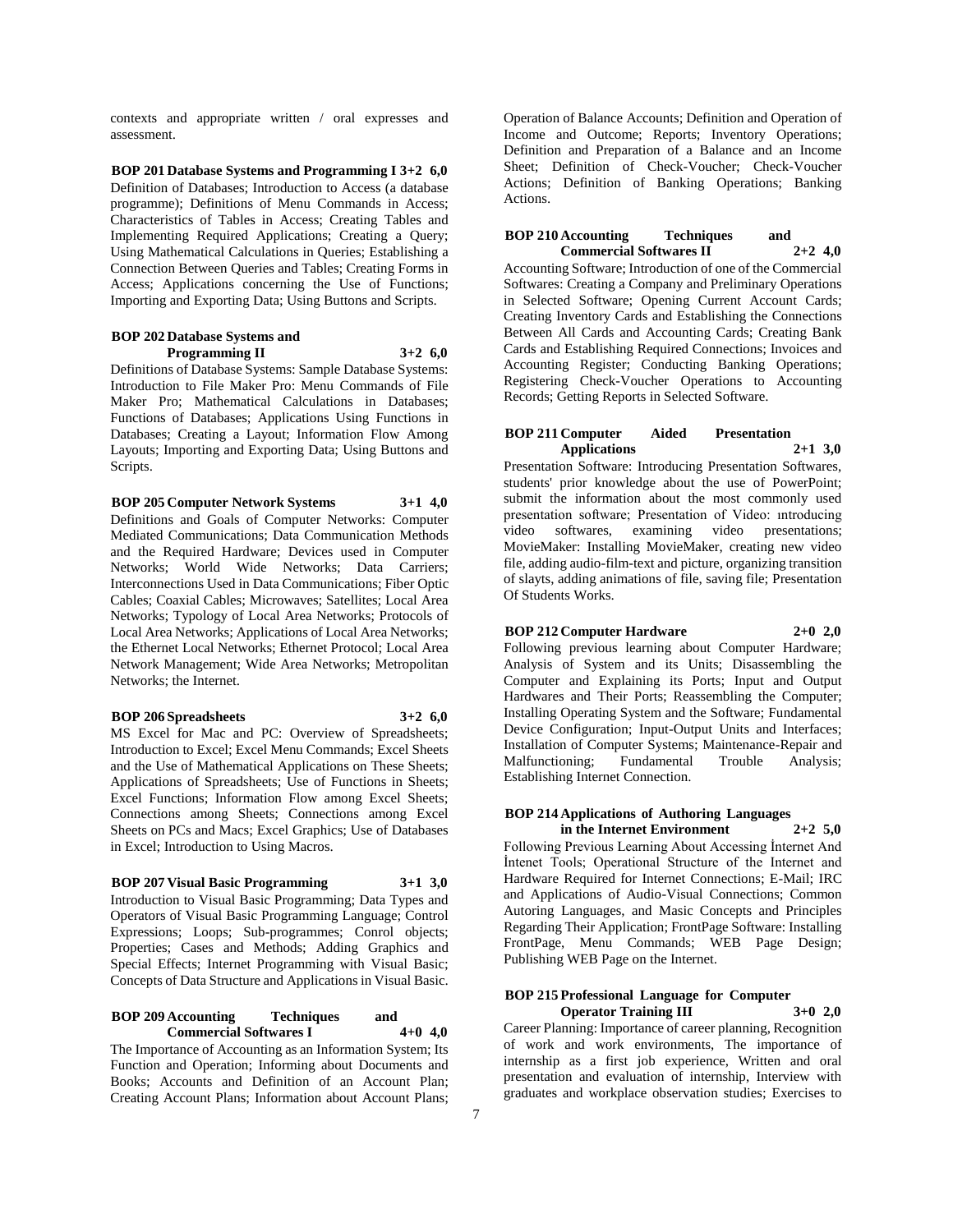Improve Professional Language Related to Computer Operator Training: Supporting the terminology of vocational courses of the fall term.

#### **BOP 216 Professional Language for Computer Operator Training IV 3+0 2,0**

Career Planning: Importance of career planning, Preparation for job applications, Preparing effective CVs, Applying to İŞKUR and web pages for job search, Workplace visits in the field of computer operation, Interviews with employers about workplaces, Preparing job application document portfolios , Job interview, Interview practice; Exercises to Improve Professional Language Related to Computer Operator Training: Supporting the terminology of vocational courses of the spring term.

## **BOP 221 Individual Computer Operator Language Support Courses III 2+0 2,0**

Types and characteristics of texts: story, newspaper / magazine news, expository text, functional texts, biography, review, descriptions, interviews, poetry, etc. writing, reading and oral expresses; Terms and topics of Computer Operator: definition of professional terms, terms and issues in various contexts and appropriate written / oral expresses and assessment.

# **BOP 222 Individual Computer Operator Language Support Courses IV 2+0 2,0**

Types and characteristics of texts: story, newspaper / magazine news, expository text, functional texts, biography, review, descriptions, interviews, poetry, etc. writing, reading and oral expresses; Terms and topics of Computer Operator: definition of professional terms, terms and issues in various contexts and appropriate written / oral expresses and assessment.

## **BTP 233 Applied Graphics III 2+1 3,0**

Introduction to Technical Drawing and Shaping Programme Microsoft Visio; Creating Diagram; Connecting Shapes; Adding text to Shapes and Diagrams; Arranging Text; Web Applications;Using Visio with other programmes; Saving And Printing; Creating Flowchart; Making Organization Schema; Block Diagrams; Making Project Timing; Style And Colour Setting; Accommodate Shapes;Creating Building Plan and Office Accommodation; Privatize Shapes and Templates; Creating Map Diagram; Preparing Poster in Visio; Making Forms.

#### **BTP 235 Applications of Computer Assisted Drawing I 2+1 3,0**

Definition of Computers: Purpose of Auto Cad; Introduction To Menus; Drawing Stages; Use of Two Dimensional Drawing Commands; Use of Coordinate Systems In Line Command; Use of Vectors ; Plane; Erase; Zoom; Multilane; Pan; Circle; Trim; Extend; Drawing Aid; Grid; Snap; Donut; Offset; Ellipse; Polygon; Arc; Object Snap: Center Point; End Point; Intersection Point; Nearest; Node; Perpendicular Point; Target; Layer Control; Mirror; Rotate; Fillet; Chamfer; Break; Stretch; Array; Explode; Scale; Inquiry;

Insert; Hatch; Change; Introduction To Three Dimensional Drawing; Applications.

## **BTP 237 Graphics Applications I 2+1 3,0**

Definition of computer; General Structure and Computer Use; Computesr for Graphic Conceptions; Introduction to Macintosh; Introduction to Vector Program; Adobe Illustrator; Menu Commands; Tool Commands; Drawing Properties; Graphic 'Table Drawing; Relation to Other Programs; Filters; Using the Scanner; Pictures, Forming New Concepts Using Both Photographs and Texts.

# **BTP 238 Graphics Applications II 2+1 3,0**

Definition of Computer; General Structure and General Computer Use in Graphic Conceptions; Introduction to Macintosh; Introduction to a Vector Programs Adobe Freehand: Menu commands, Tool commands, Properties of point and drawing, Coloring and color panels, Selecting colors, Dimension and plan properties, Relations to other programs, Filters, Writing areas, Page order, Using the scanner; Table of preferences, Picture; Forming New Concepts Using Both Photographs and Texts.

# **EDB 116 Book Talk 2+1 3,0**

Various Literature: Reading, one-to-one or group conversations; Reading Comprehension Strategies: Building background knowledge, Recognizing words in texts, Vocabulary development, Silent reading, Oral reading, Reading comprehension questions, Predicting; Conversation Strategies: Initiating a conversation, Turn taking, Closing a conversation; Introducing a topic, Continuing the conversation, Discourse abilities; Effective Use of Written and Spoken Language Skills.

# **FOT 114 Basic Photography 3+1 4,0**

A short history of photography: Cameras; 35 mm, Medium and Large Format Cameras; Lenses; Normal Focus, Wide Angle, Narrow Angle (Tele) and Zoom Lenses; Exposure Control Mechanisms; Diaphragm, Shutter; Stop Motion; Depth of Field; Film Types according to formats, Film Types according to light-power sensitivity, Film Types according to color sensitivity, Contrast, Clearness and Grain Structure; Light: Light Measuring, different ways of light measuring, Exposure modes, Filters and asset accessories; Image design; Developing and printing black and white films.

# **GRA 158 Graphic Expression 2+0 2,0**

Art of Graphics; Computer in graphic design, Design and examples of design; Types of communication; Seeing and types of seeing; icon; Symbol; typography and types of typography; Logo; Emblem and examples of emblem, emblem and forms, typed forms; Painted forms; emblem and painted and typed forms; Concrete and abstract; Color, drawing and language of drawing; Point; Space; Structure; Pictogram.

**GRA 221 Graphics and Animation 2+1 3,0** Introduction to Adobe Illustrator, a Vectoral Programme; Menu commands, Tool commands, Drawing properties, Graphic ?Table drawing, Relations with other programmes,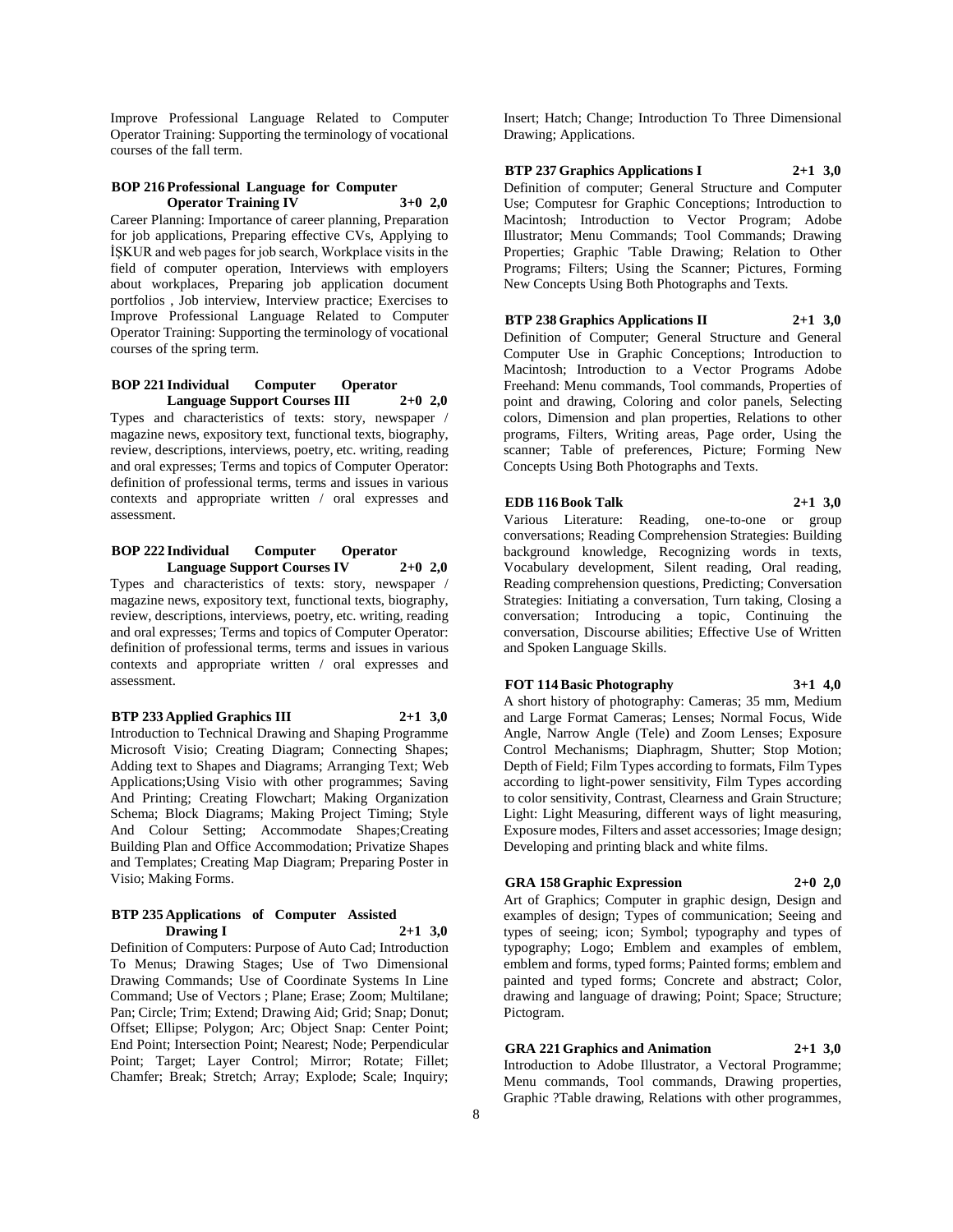Filters, Page setup, Using a scanner; Picture, Forming new conceptions using both photographs and texts.

## **GRA 225 Graphics and Animation 2+2 5,0** Definition of Computer; General Structure and General Computer Use in Grafics Conceptions; Introduction to Adobe PhotoShop; Menu Commands; Tool Commands; Coloring and Color Panels; Selection of Colors; Processing Painting: Paintig tools, brush shapes and permability; Selecting and Masking; Text Effects; Filtering Techniques; Dimension and Plan Properties; Relation to other Programs; Using the Scanner; Stages in Different Scanned Photographs.

#### **İNG 157 English I 2+0 2,0**

Verb To Be; Greeting structures; Objects: The objects in the classroom; Imperatives; Modals: 'Can'; Pronouns: Personal pronouns; Numbers; Wh-Questions; Patterns Used for Expressing Likes and Dislikes; Tenses: Present Continuous; Prepositions: Prepositions of Place: 'in?, 'on?, 'under?, 'in front of?, 'behind?, 'next to?, 'above?, 'below?, 'over' ; Adjectives; Telling the Time; Colors.

## **İNG 158 English II 2+0 2,0**

Pronouns: Personal pronouns; Sentences: Affirmative and negative sentences; Imperatives; Subject-verb Agreement; Tenses: Present continuous, Verb to be; Interrogatives: Questions asked by using an auxiliary verb, Wh-Questions; Nouns: Countable and uncountable nouns; Modals: 'Can? and 'will?; Prepositions: Prepositions of Time: 'in?, 'on?, 'at?, 'until?, 'till?, 'by?.

## **İSN 106 Organizational Communication 2+0 2,0**

Concept of Office; Definition, significance and processing of Information in office work; Functions of offices; Problems in Offices; Elements of Office Automation; Definition of office work; Historical development of office work; Status in office work; Distribution of recruitment with respect to the sector; Law in Office; Introduction to Office Personnel; Rights and Obligations of the Personnel, Discipline, Reward and Punishment of the Personnel.

**İSN 108 Organizational Communication 2+0 3,0** Concept of Office; Definition and Importance of Information in the cont ext of Office Woks , Information Processing; Functions of Offices; Problems in Offices; Elements of Office Automation; Concept of Working; Historical Development of Working; Why do People People Work? In Which Statuses do They Work?; The Statuses in Business Life in Our Country; Distribution of Employment by Sector; Law on Public Employees; Introduction to State Employment; Rights and Obligations of Public Employees; Sanctions concerning State Employees; Disciplinary Punishments and Punishment Prosecution concerning State Employees.

## **KÜL 199 Cultural Activities 0+2 2,0**

Participating Actively or as a Spectator in Sports Activities; Participating in Activities Arranged by the Counseling Center; Participating in Workshops in Art; Education on Museums; Participating in Art Trips; Participating in

Cultural Trips; Participating in and Taking Duty in activities such as Cinema, theatre, scientific Meeting etc.; Taking duty in Clubs; Being a Student Representative and Participating in Environmental Activities.

## **MAT 241 Mathematics I 2+0 2,0**

Four Operations with National Numbers and Integers: Addition, subtraction, multiplication and division, Properties of these operations, and Problems with four operations; Fraction: Definition of fraction, Addition, subtraction, multiplication and division with fraction, Problems that require operations with fractions; Decimals: Definition of decimals, Addition, subtraction, multiplication and division with decimals, and Problems that require operations with decimals; Ratio and Proportion: Definitions of ratio and proportion, Definitions and properties of direct proportion and inverse proportion, Problems with proportions.

# **MAT 242 Mathematics II 2+0 2,0**

Four Operations with National Numbers and Integers: Addition, subtraction, multiplication and division, Properties of these operations, and Problems with four operations; Fraction: Definition of fraction, Addition, subtraction, multiplication and division with fraction, Problems that require operations with fractions; Decimals: Definition of decimals, Addition, subtraction, multiplication and division with decimals, and Problems that require operations with decimals; Ratio and Proportion: Definitions of ratio and proportion, Definitions and properties of direct proportion and inverse proportion, Problems with proportions.

# **MAT 245 Basic Mathematics I 2+0 3,0**

Basic Concepts: Basic principles of addition, multiplication and division, Divisibility rules, Multiplier and Multiples; Digits of Numbers: Reading and writing multi-digit numbers, Calculation of digit values, Analysis of natural numbers; Rational Numbers: Multi-step operations with rational numbers; Decimal Numbers: Multi-step operations with decimal numbers.

## **MAT 246 Basic Mathematics II 2+0 3,0**

Exponents: Calculating powers of 2, 3 and 5, Multiplication, division, addition and subtraction with exponential numbers; Square Root: Extracting square roots, Multiplication, division, addition and subtraction with square roots; Ratio-Proportion: Essential features of ratio and proportion, Problems that can be solved with ratio and proportions; Equations: First-degree equations, Solutions of rational equations, Problems that can be solved with equations.

# **MAT 809 Computer Operator Individual**

**Support Mathematics I 2+0 2,0** Four Operations with National Numbers and Integers: Addition, subtraction, multiplication, and division, properties of these operations, and problems with four operations; Fraction: Definition of fraction, addition, subtraction, multiplication, and division with fraction, Problems that might require operations with fractions; Decimals: Definition of decimals, addition, subtraction, multiplication, and division with decimals, and problems that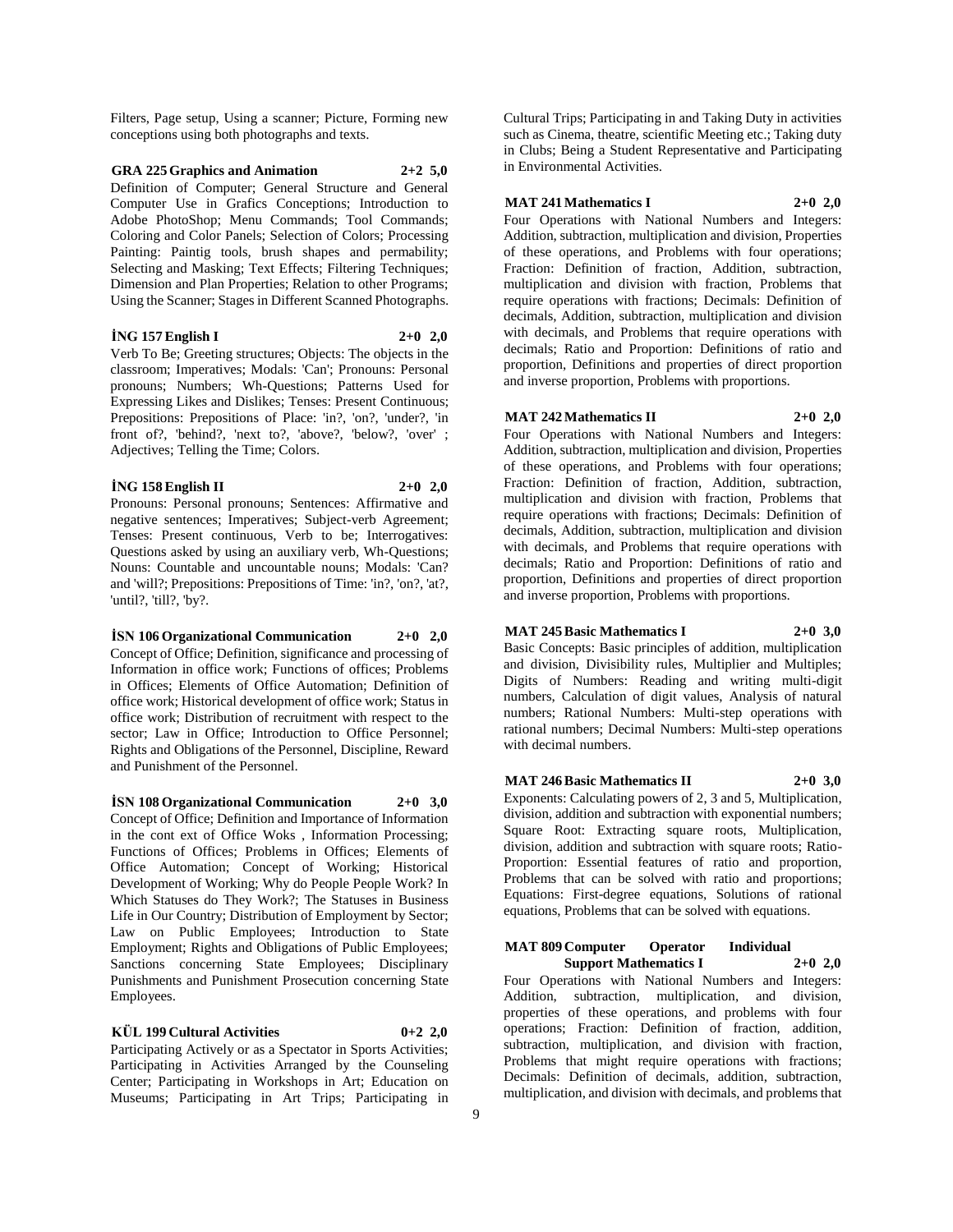require operations with decimals; Ratio and Proportion: Definitions of ratio and proportion, definitions and properties of direct proportion and inverse proportion, problems with proportions

#### **MAT 810 Computer Operator Individual Support Mathematics II 2+0 2,0**

Percent: Relationship between percent and fraction, calculating with percent, problems of calculating percentage; First Degree Equations: Roots of first degree equation; Data Collection and Analyzing for Research: Production of research question about a problem, calculating arithmetic averages of data, presenting and interpreting with appropriate statistical representation of data, constructing and interpreting of bar graph, constructing and interpreting of line graph, constructing and interpreting of circle graph

## **MAT 811 Mathematics I 2+1 3,0**

Four Operations with National Numbers and Integers: Addition, subtraction, multiplication, and division, properties of these operations, and problems with four operations; Fraction: Definition of fraction, addition, subtraction, multiplication, and division with fraction, Problems that might require operations with fractions; Decimals: Definition of decimals, addition, subtraction, multiplication, and division with decimals, and problems that require operations with decimals; First Degree Equations: Roots of first degree equation; Length Measurement Units and Environment Calculations: Length measurement units, convert between units of measure length, account the environments of triangle, square, rectangle, and circle, and solving problems with the units of length.

#### **MAT 812 Mathematics II 2+1 3,0**

Ratio and Proportion: Definitions and properties of ratio and proportion, problems with proportions; Percent: Relationship between percent and fraction, calculating with percent, and problems of calculating percentage; Area Measurement Units and Area Calculations: Area measurement units, convert between units of measure area, account the areas of triangle, square, rectangle, and circle, and solving problems with the units of area

## **MAT 813 Architectural Drafting Individual Support Mathematics I 2+0 2,0**

Four Operations with National Numbers and Integers: Addition, subtraction, multiplication, and division, properties of these operations, and problems with four operations; Fraction: Definition of fraction, addition, subtraction, multiplication, and division with fraction, Problems that might require operations with fractions; Decimals: Definition of decimals, addition, subtraction, multiplication, and division with decimals, and problems that require operations with decimals; First Degree Equations: Roots of first degree equation; Length Measurement Units and Environment Calculations: Length measurement units, convert between units of measure length, account the environments of triangle, square, rectangle, and circle, and solving problems with the units of length.

#### **MAT 814 Architectural Drafting Individual Support Mathematics II 2+0 2,0**

Syllabus: Ratio and Proportion: Definitions and properties of ratio and proportion, problems with proportions; Percent: Relationship between percent and fraction, calculating with percent, and problems of calculating percentage; Area Measurement Units and Area Calculations: Area measurement units, convert between units of measure area, account the areas of triangle, square, rectangle, and circle, and solving problems with the units of area.

# **MYR 107 Sketch Techniques 2+0 3,0**

Description of Drafting: plastic components, Line, Rhythm, Composition, Harmony, Light and Dark Texture, Application of line, Application of Light and dark, Application of texture, Techniques of changing quality, Adding space, Adaptation, Changing the surrounding, Changing the position, Changing the material and texture, Changing Movement, Providing visible attraction, Providing emotional attraction, Constructional Transformation, Metamorphosis.

**MYR 122 Research Techniques and Seminar 2+1 3,0** Research Techniques: Definition of Research; Basic Concepts and Data Collection Techniques; Selection of Research Topics; Resources; Researching Relevant Publications such as Books and Periodicals; Using the Internet and the Library; Research Projects; Analysis of Resources; Reporting and Presenting the Research..

## **MYR 124 Building Construction II 2+2 4,0**

Stairs: Definition and Types of Stairs; Roofs: Definition and Types of Roofs, Seating roofs, Suspension roofs, Terrace roofs, Timber in Building: Windows; Types of windows, Window frames, Doors: Types of doors, Door frames, Interior doors, Exterior doors.

## **MYR 129 Architectural Presentation 2+2 4,0**

Aim of The Course; Introduction to Technical Tools, Rules and Requirements; Basic Line Drawing Applications; Free Lettering Rules; Applications of Free Lettering; Geometrical Drawings; Symbols Used in Architecture; Projection Concept; Elevation Drafting; Scale Drafting with Scales 1/100, 1/50, 1/20; Dimension Application; Furniture in Architecture; Project: Plan Concept, How to draw a plan? Sectional Drawing A-A, B-B; Section Concept; Section Applications; Technical Project for the Course Final.

## **MYR 130 Introduction to Architecture and Project 2+3 5,0**

Introduction to the Course; Introducing Materials to be used in the Course; Practice with Drawing Materials; Drawing Applications; Presenting Principles of Plan Drawing; Flat Plans for 1/100 in scale; Flat Plans for 1/100 in scale; Presenting principles of a cross-section drawing; Crosssections for 1/100 in Scale; Cross-sections for 1/100 in Scale; Presenting Principles of External View Drawing; External view Drawing for 1/100 in scale; Position of Real Estate for 1/500 and 1/200 in scales; Flat Plans for 1/50 in scale; Crosssections for 1/50 in scale;; drawing of A-A and B-BExternal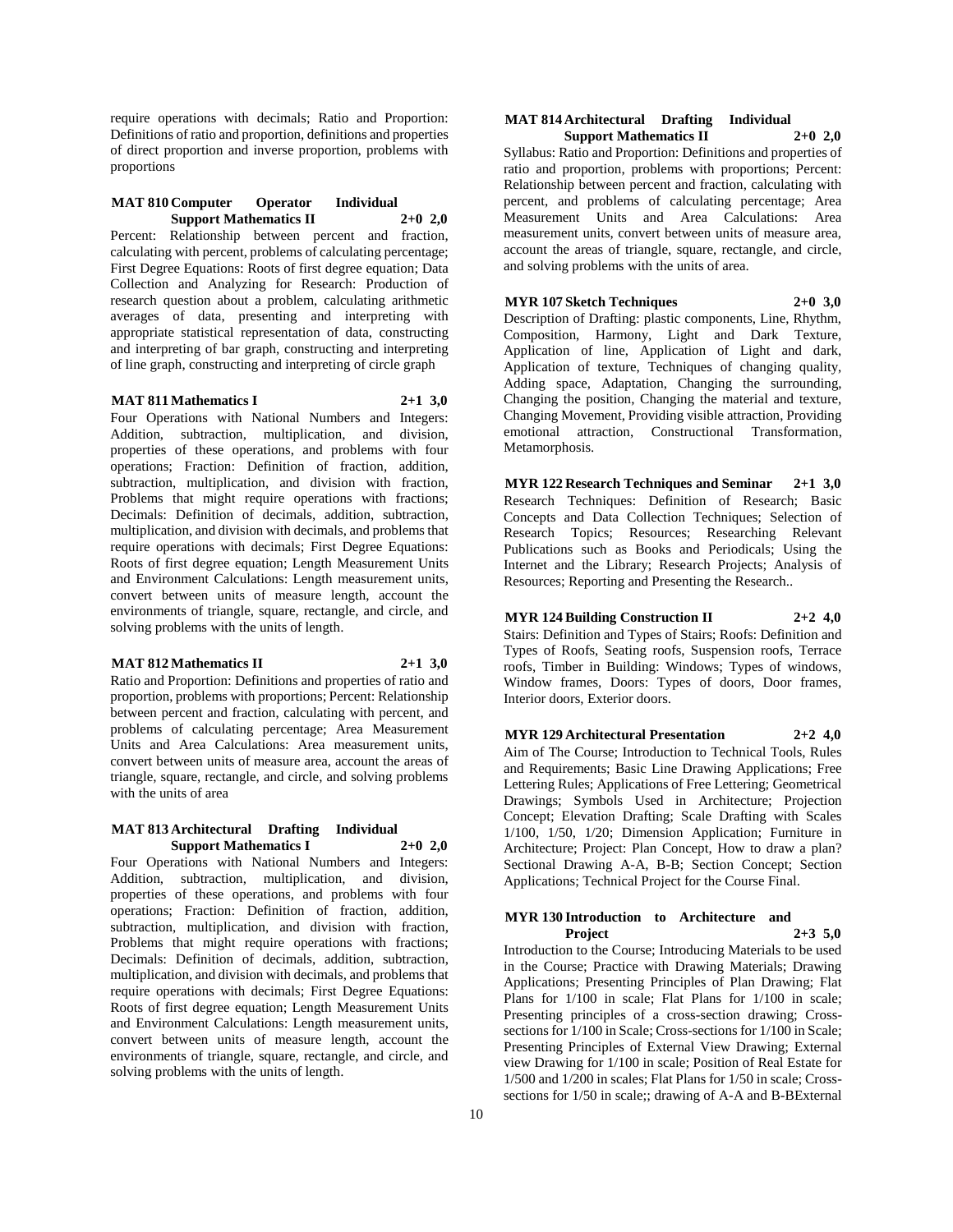Views for 1/50 in Scale; Position of Real Estate for 1/500 and 1/200 in Scale.

**MYR 131 Building Construction I 2+1 3,0** Main Concepts of Construction: Building, Building materials, Building elements; Classification of Building; Construction Phases: Excavation; Definition and Types of Ground; Definition and Types of Foundations: Shallow foundation, Deep foundation; Walls; Floors; Insulation: Heat insulation, Water insulation, Sound insulation; Chimneys and Fireplaces; Principles of Loadbearing Wall Construction.

#### **MYR 133 Building Materials I 2+0 3,0**

Classification of Materials of Construction; Natural Stones; Aggregate Materials; Connecting Materials; Artificial Stone Materials: Components of concrete, Stages of concrete manufacture, Additive materials of concrete, Types of concrete, Surveying types of concrete and their use, Pouring of concrete in hot and cold weather and precautions to be taken.

# **MYR 134 Building Materials II 2+0 3,0**

Properties of Wood; Use of Wood in Construction; Properties of Metals and their Use in Construction; Clay and Ceramics; Types of Isolation Materials; Use of Isolation Materials in Construction; Covering Materials: Covering materials for walls; Floors; Stairs and the Roof.

# **MYR 137 Color Information 1+2 3,0** Definition of color, Color Info: Color wheel, primary colors,

Dec colors, warm colors, cold colors, color contrasts, Color Harmony: Tons of alignment, Near colors harmony, harmony of contrasting colors, colors Valor Level, Color Perspective, Color and Light, The Colors Human on the Psychological Effects, Physiological Effects of Colors.

#### **MYR 139 Building Terminology I 2+0 3,0**

Terminology of Building: Building, Construction, Building materials, Building element, Carrier System: Masonry system, Skeleton system, Prefabric system, Shell system, Broken flat system, Suspension lift system, Space frame system, Blow system, Tent system; Pre-Construction Phases: Project, Ground surveys, Excavation; Foundations: Shallow foundation, Deep foundations; Walls: Carrier wall, Dividing wall, Single-layered wall, Multi-layered wall; Floors; Sitting on the ground floor, Roof floor, Console floor, Low floor, Composite floor; Principles of Masonry Structures: Seismic intensity, Region of earthquake, Beam, Lintel, Gable Wall.

#### **MYR 140 Building Terminology II 2+0 3,0**

Stairs: Footstep, Berth, Balustrade, Bulwark, Stairhead, Floor height, Line out, Wood stair, Reinforced concrete stair, Steel stair, Prefabric stair, Straight ladder, Two-arm staircase landing, Two-arm semi-rotary stair, Two-arm rotary quarter stair, Full circle stair, Ellipse stair; Roofs: Roof slope, Pitched roof, Wood roof, Reinforced concrete roof, Steel roof, Seating roofs, Suspension roof, Roof drapper, Roof ridge, Fringe, Purlin, King post, Strut, Collar ties, Tie beam; Doors and Windows: Frame, Wing, Bulwark.

## **MYR 143 Individual Arthitectural Drafting Language Support Courses I 2+0 2,0**

Types and characteristics of texts: story, newspaper / magazine news, expository text, functional texts, biography, review, descriptions, interviews, poetry, etc. writing, reading and oral expresses; Terms and topics of Architectural Drafting: definition of professional terms, terms and issues in various contexts and appropriate written / oral expresses and assessment.

#### **MYR 144 Individual Arthitectural Drafting Language Support Courses II 2+0 2,0**

Types and characteristics of texts: story, newspaper / magazine news, expository text, functional texts, biography, review, descriptions, interviews, poetry, etc. writing, reading and oral expresses; Terms and topics of Architectural Drafting: definition of professional terms, terms and issues in various contexts and appropriate written / oral expresses and assessment.

#### **MYR 145 Professional Language for Architectural Drafting I 3+0 2,0**

Basic Concepts: Architect, Design, Draftsman, Drafting; Architecture and Architectural Drafting and Professional Responsibilities; Basic Concepts of Drawing; Drawing Equipment, Layout, Section, Elevation, Perspective, Project types, Scale, Furnishing; Basic Concepts of Building; Building, Building types, Building components; Exercises to Improve Professional Language Related to Architecture and Architectural Drafting; Preparing for Working Environment of Architectural Offices: Effective presentation techniques.

#### **MYR** 146 Professional Language for<br>Architectural Drafting II 3+0 2.0 **Architectural Drafting II 3+0 2,0**

Basic Concepts of Architecture: People and environment relations, Human scales, User needs; Residential Building: Basic functions of residential buildings, Usage areas in residential buildings, Furnishing, Residential building types; Basic Concepts of Computer Drawing; Basic Concepts of Building: Roof, Roof types, Windows and doors; Exercises to Improve Professional Language Related to Architecture and Architectural Drafting; Preparing for Working Environment of Architectural Offices: Preparing presentation sheets.

## **MYR 217 Surveying 2+1 3,0**

Definitions of surveying; Surveying and Scales techniques; Preparation sketch and take photographs, measurement of existence building, writing measurements on the sketch, to inform about surveying drawing techniques, Application, determination of site with photographs, to take horizontal measure and writing measurements on the sketch, preparation of section and front sketch, taking techniques of height measure.

# **MYR 218 Introduction To Computer Aided**

**Visual Commitment 2+1 3,0** Definition of Computer; General Structure and General Computer Use in Graphic Conceptions; Introduction to Macintosh; Introduction to Pixel Base Programs; Adobe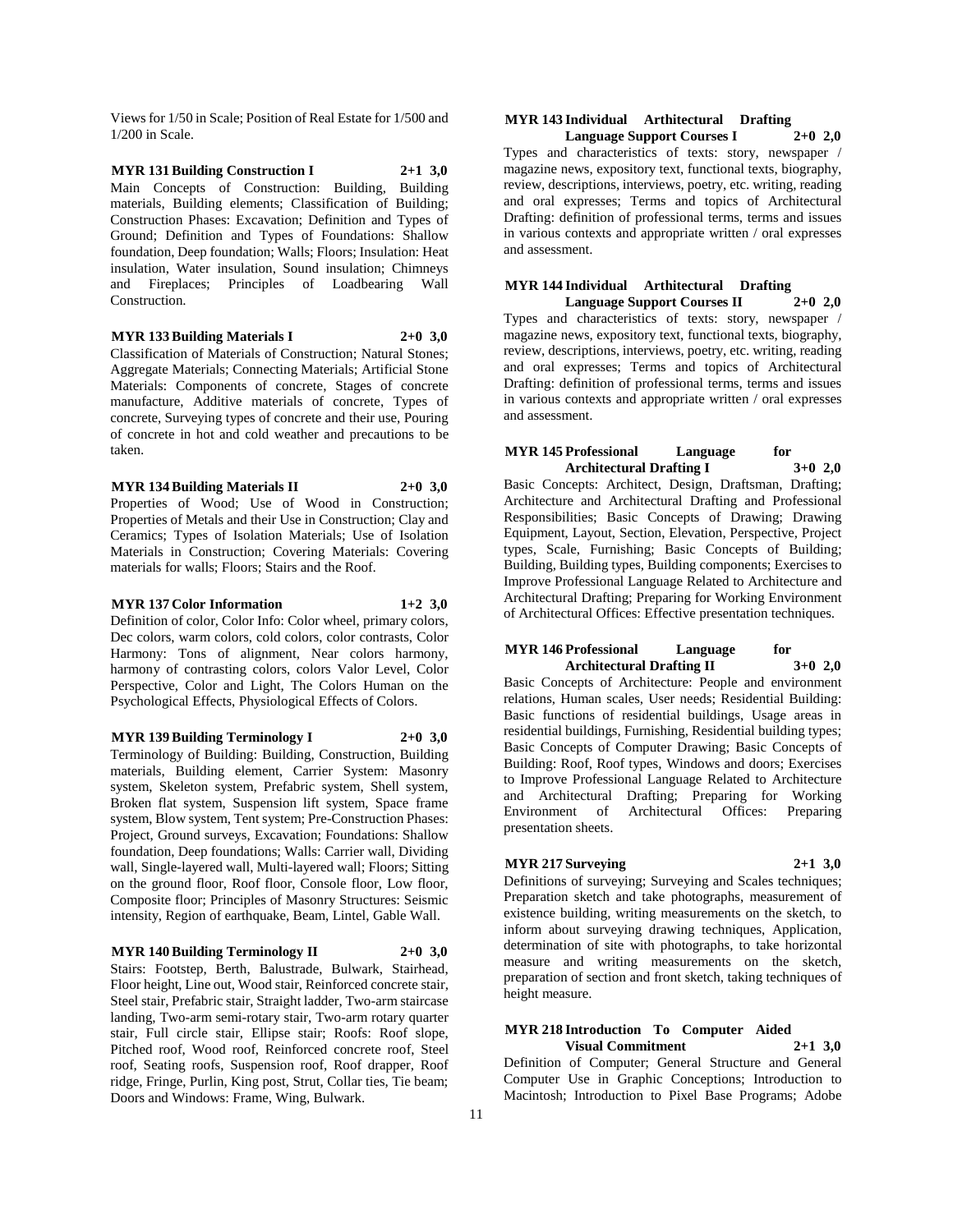Photoshop; Menu Commands; Tool Commands; Coloring and Color Panels; Selection of Colors; Processing Painting: Painting tools, Brush Shapes and Permeability; Selecting and Masking; Text Effects; Filtering Techniques; Dimension and Plan Properties; Relation to other Programs; Using the Scanner; Stages in Different Scanned Photographs.

#### **MYR 227 Reinforced Concrete Practice Project I 2+2 3,0**

Definition of Reinforced Concrete Construction; Elements of Reinforced Concrete Frame and Loading; Codes and Regulations concerning Reinforced Concrete: TS 500 Codes for Calculation and Construction, Rules for Reinforced Concrete Buildings, Regulation concerning Buildings in Disaster Areas (Earthquake Regulation); Slabs: OneandTwo- way slabs; Beams, Columns, Foundations, Drawing Reinforced Concrete Project of Masonry Two-Storey-Buildings: Drawing framework and steel equipment at 1/50, Drawing details of beams at 1/20, Foundation plans at 1/50 scale.

### **MYR 228 Reinforced Concrete Practice Project II 2+2 3,0**

Drawing a Static Project for a Reinforced Concrete Buildings with two Apartments: Normal and ground floor framework and steel equipment plans at 1/50 scale, Drawing a singular foundation plan and details at 1/50 and 1/20, Drawing a strip foundation plan at 1/50, Drawing ground floor and basement column application plans at 1/50 - 1/20, Drawing beam details at 1/20, Drawing details of stairs at 1/20.

#### **MYR 233 Construction and Building Elements I 2+0 2,0**

Concrete and Reinforced Concrete Building: Concrete materials, Historical development of reinforced concrete buildings, Behaviors of construction elements under loads, Design principles of reinfoced concrete buildings; Examining the Elements of Reinforced Concrete: Foundations, Columns, Beams, Floors, Stairs, Roofs; Suspended Ceilings, Raised Floors.

#### **MYR 235 Project in Basic Mechanical Installation 2+0 3,0**

Definition and Scope of Mechanical Installation: Sanitary installations: Clean water installations, Dirty water installations, Hot water installations, Fire installation, Rainwater installations, General information and basic calculations about Pressure Tank and Basic calculations, Definition and symbols of armatures, Principles of drawing up sanitary installation projects; Installation of central heating system; General Information about heating installations Calculation of heat loss, Drawing a heating system installation project.

**MYR 236 Analysis of System and Design 2+2 3,0** Operating Principles of CAD-based Computer Programs Used in Construction Sector; Program Commands; Exercise on Commands, Drawing of the Plan, Section and External View of an Architectural Project with CAD-based Computer Program; Modelling a Two-dimensional Project as a Threedimensional Project together with Environmental Layout.

**MYR 237 Project in Basic Electric Installation 2+0 3,0** Electricity Installation Project: Low current installation, High current installation; Basic Principles of an Electricity Project: Electricity installation inside the building, Switches, Lamp, Conduits, Energy lines, Distribution of energy; Electricity Installation Project at a scale of 1/50; Illumination Project; Electric Lights of Stairways; Symbols Used in Drawings; Drawing Illumination Projects; Telephone Installation; Low Current Installation Applications: Electrically-operated bell installation, Fire-alarm installation, Power installation project.

#### **MYR 238 Computer Aided Architectural Presentation Techniques 2+1 3,0**

Modelling an Architectural Project in Three Dimensons in CAD-based Computer Programs; Setting and Coloring; Creating a Realistic Image by Adding Symbols of Environmental Factors such as Human Beings, Trees and Vehicles; Provision of Presentations upon Plot; Presenting the Project through Animation.

## **MYR 239 Modeling I 2+2 3,0**

Definition; Purpose; Uses of Models; Presentation of Materials Used in Model Making; Definition of Mass and Floor Model Concept; Comprehending Architectural Projects; Introducing Different Mass Construction Innovators (Advanced) and Completed Projects; Choosing Materials According to Model Scale; Investigating and Application of Stairs and Floor Cavity in Floor Models; Consideration given to Window and Door Cavities and Application; Investigating and Executing Set Back and Sail Over of Mass: Balcony, Façade, Roof; Demonstration of Techniques for Pavement; Avenue, Building Sites in Slopping Land; Study of Landscapes and Urban Equipment in Relation to Neighboring Constructions; Constructing Floor Models According to Completed Projects; Locating Models to Land

## **MYR 240 Modeling II 2+2 3,0**

Definition; Purpose; Use of Models; Presentation of Materials Used in Modeling; Defining Detail and Interior Modeling Concept; Understanding Architectural Projects; Investigating and Executing Range of Building Elements in Detailed Models; Choosing Model Materials According to Range of Building Elements in Detailed Models; Investigating and Executing Windows and Door Cavities in Interior Models; Choosing a Covering Material for Stairs and Floor in Interior Models; Investigating and Executing Furnishing for the Kitchen, Toilets And Etc.; Investigating and Executing Furnishing for Bedrooms in Interior Models; Investigating and Executing Furnishing for the Living Room and other Spaces in Interior Models; Investigating and Executing Landscape and Neighboring Constructions.

**MYR 241 Architectural Practice Project I 2+2 5,0** Choosing Project Topic; Conducting Need Analysis; Function Schema-Relationship Between Space; Drawing Appropriates Scale Plans; Identifying Building Elements and Drawing an in scale Plan: Drawing walls; Axis; Column; Doors and Windows; Drawing Dimensions; Fixtures -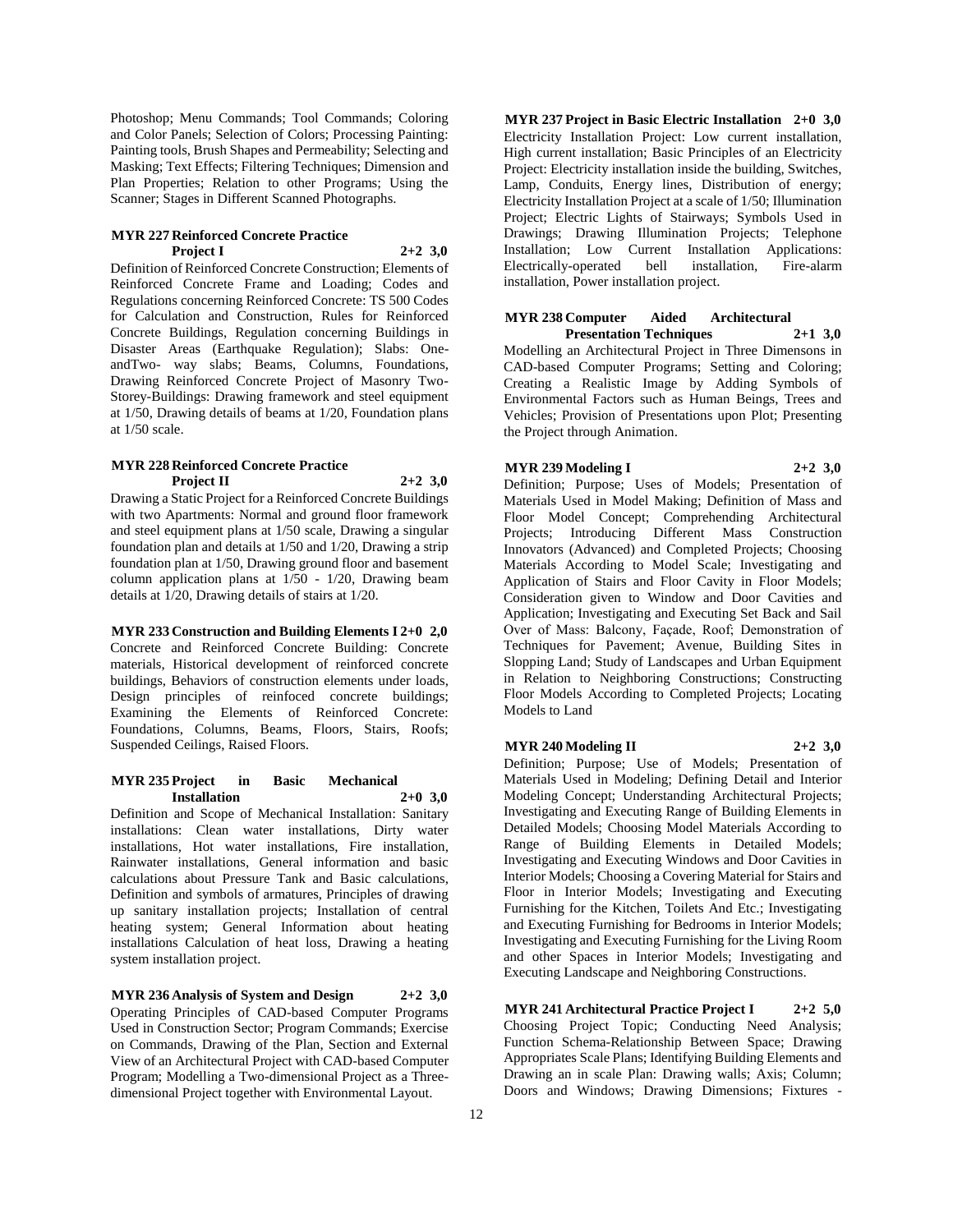Closets; Sinks; Drawing Techniques for Building Sections; Drawing Fundamentals: Floors, Walls, Doors and Windows in Section; Drawing the Roof; Floor Heights; Coordination Floor Information to Space in Section; Introducing Set Back and Sail Over in Surfaces in View; Drawing with Perspective.

**MYR 245 Architectural Practice Project II 2+3 6,0** Choosing the Project Topic; Conducting Need Analysis; Function Schemes; Drawing Appropriately Scaled Plans; Identifying Building Elements and Scaling Walls, Axes, Columns, Doors and Windows According to the Plan; Drawing Dimensions; Fixtures- Closets; Sinks; Drawing Techniques for Building Sections; Drawing the Foundation, Floors, Walls, Doors and Windows Sections; Drawing the Roof; Floor Heights; Introducing Set Back and Sail Over in Surfaces in View; Perspective Drawing.

## **MYR 246 Construction and Building Elements II 2+0 2,0**

Prefabrication: Definition of Prefabrication; Development of Prefabrication; The Features of And Classification of Prefabrication; Structures Built With Prefabricated Materials; Skeleton System; Panel System; Cell System; Composite System; Joining Details of Prefabrication Elements; Prefabrication Surface Elements; Prepared Floor Elements; Precast Stair Elements; Steel Buildings; Using Steel in Buildings; Joining of Steel Buildings; Elements of Steel Building; Wall; Floor; Stair and Steel Roofs; Contemporary Carrier Systems.

## **MYR 247 Interior Decoration I 2+0 3,0**

Concepts of Interior and Exterior Space; Selection and Discussion of a term Project; Drawing of a 1/50 scaled plan for each student; Preparation of a needs list for each project; Selection of appropriate construction and interior decoration materials; In class discussion of each selection with support from relevant journals and books; Placement of materials into the 1/50 scaled plan; Discussion of student performance; Drawing of a crosscut of the selected project in 1/20 and 1/5 scales; Corrections and feedback to the students; Placement of furniture and materials into these new scale plans; Discussion and feedback to the students; Preparing for the final presentation; The final presentation; Evaluation of student projects.

#### **MYR 248 Interior Decoration II 2+0 3,0**

Concepts of Interior and Exterior Space; Selection and Discussion of a term Project; Drawing of a 1/50 scaled plan for each student; Preparation of a needs list for each project; Selection of appropriate construction and interior decoration materials; In class discussion of each selection with support from relevant journals and books; Placement of materials into the 1/50 scaled plan; Discussion of student performance; Drawing of a crosscut of the selected project in 1/20 and 1/5 scales; Corrections and feedback to the students; Placement of furniture and materials into these new scale plans; Discussion and feedback to the students; Preparing for the final presentation; The final presentation; Evaluation of student projects.

#### **MYR 249 Design for All 2+1 3,0**

Approaches of Design for All and Universal Design; Design and the Issue of User in Design: Different user groups in design; Human Rights and Disability Approaches; User Needs and Problems in the Built Environment; Responsibilities of Built Environment Professions; The Principles of Universal Design; Good Examples of Design for All Approach and Related Standards; Universal Design for Learning: Accessibility of educational environments and course materials; National and International Laws and Regulations for the Disabled; Investigating User Needs and Problems in the Built Environment and Developing Proposals.

## **MYR 251 Building Information I 2+1 3,0**

The require program and function diagram for Residential buildings, The buildings housing departments, locations, and measures used in the furniture, Orientation of residential buildings, Analysis of Residential Buildings on Sample Projects : Single houses, row houses, twin houses, terrace houses, duplex houses, triplex houses, villas, Apartment types: Discrete layout apartments, block apartments, Pointtype apartments.

## **MYR 252 Building Information II 2+1 3,0**

Analysis of Office Buildings Through Case Studies: Needs program, Function diagram, functions of Spaces, Education Buildings Investigation: Needs program, the function diagram, the functions of spaces; Accommodation Buildings Investigation: Needs program, the function diagram, the functions of spaces; Transport Investigation of Buildings: Needs program, the function diagram, functions of spaces; Sports Buildings Investigation: Needs program, the function diagram, the functions of the spaces; Health Buildings Investigation: Needs program, the function diagram, the functions of spaces; Commercial Building Analysis: Needs program, the functions diagram, the functions of spaces.

#### **MYR 255 Individual Arthitectural Drafting Language Support Courses III 2+0 2,0**

Types and characteristics of texts: story, newspaper / magazine news, expository text, functional texts, biography, review, descriptions, interviews, poetry, etc. writing, reading and oral expresses; Terms and topics of Architectural Drafting: definition of professional terms, terms and issues in various contexts and appropriate written / oral expresses and assessment.

## **MYR 256 Individual Arthitectural Drafting Language Support Courses IV 2+0 2,0**

Types and characteristics of texts: story, newspaper / magazine news, expository text, functional texts, biography, review, descriptions, interviews, poetry, etc. writing, reading and oral expresses; Terms and topics of Architectural Drafting: definition of professional terms, terms and issues in various contexts and appropriate written / oral expresses and assessment.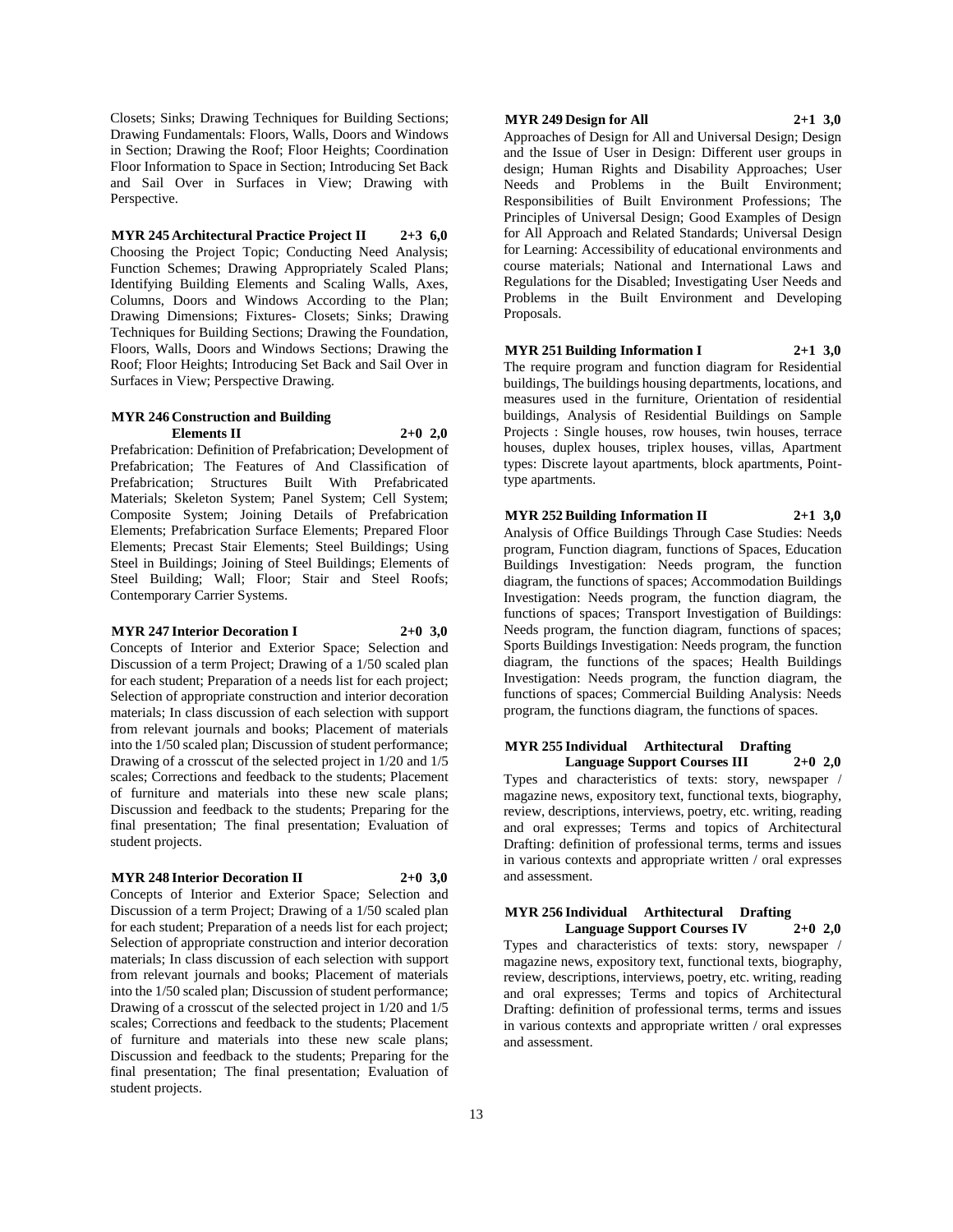#### **MYR 257 Professional Language for Architectural Drafting III 3+0 2,0**

Career Planning: Importance of career planning, Recognition of work and work environments, The importance of internship as a first job experience, Written and oral presentation and evaluation of internship, Interview with graduates and workplace observation studies; Exercises to Improve Professional Language Related to Architectural Drafting: Supporting the terminology of vocational courses of the fall term.

#### **MYR 258 Professional Language for Architectural Drafting IV 3+0 2,0**

Career Planning: Importance of career planning, Preparation to job applications, Preparing effective CVs, Applying to İŞKUR and web pages for job search, Workplace visits in the field of architectural drafting, Interviews with employers about workplaces, Preparing job application document portfolios, Job interview, Interview practice; Exercises to Improve Professional Language Related to Architectural Drafting: Supporting the terminology of vocational courses of the spring term.

# **PPT 118 Perspective 2+1 3,0**

Definition and Types of Perspective; Parallel perspective, Inclined perspective, Axonometric perspective; Inclined perspectives: Cavalier perspectives, Military perspectives, Cabinet perspectives, Isometric perspectives, Diametric perspectives, One point perspective: Drawing in-room, perspectives Conical perspective, Viewpoint, View distance, Earth Line, View Height, Main point, Escape point, View angle, Drawing planes, Measuring point, Horizontal line, Height in perspective, Drawing Perspectives of Inclined Surfaces, Drawing Perspectives of Roof Surfaces.

#### **SAN 155 Hall Dances 0+2 2,0**

Basic concepts. The ethics of dance, Dance Nights, Dance Costumes, National International Competitions and rules/grading, Basic Definitions, Classifications of Dances: Social Dances; Salsa, Cha Cha, Samba, Mambo, Jive, Rock'n Roll, Jazz, Merenge; Flamenko, Rumba, Passa -Doble, Argentina tango, Vals, Disco, Quickstep, Foxtrot, Bolero, European Tango: Ballroom Dances; Sportive Dances; Latin American Dances; Samba, Rumba, Jive, Passa-Doble, Cha Cha, Standart Dances; European Tango, Slow vals (English), Viyana vals, Slow foxtrot, Quickstep.

# **SER 223 Shaping Clay 2+1 2,0**

Three dimentional forms experimented with Ceramic clay, Mud making, Kneading, Passing through Vals; History of three dimentional forms in ceramics: shaping techniques of ceramic clay and forms: The method of sausage; the method of pinching; shaping with the methods of plague and board, Hamak Mould; shaping with Mould and pressing to Mould, Methods of shaping ceramic clay by throwing.

**SOS 114 Office Personnel Behaviors 2+0 2,0** Definition of Office and an Overview of Office Environments; Information on the Concepts of Office Personnel and Behavior; Definition and Characteristics of Personality; Definition and an Overview of Motivation; What is Perception? Attention and Interest; Definition of Stress and Defense Systems; Interaction and Agreement; Determining an Attitude and a Behavior; Determining an Objective and Achieving it; Establishing Good Communication in Workplace; Coping with Problem People; Creating an Image.

## **TAR 161 Atatürk's Principles and History of Turkish Revolution I 2+0 2,0**

Reforms in the Ottoman Empire; Trablusgarp Battle; Balkan Battles; The First World War; Mondoros Cease-fire Treaty and Fall of the Ottoman Empire; Beginning and Organization of National Struggle by Mustafa Kemal Pasha throughout Anatolia: Mustafa Kemal Pasha's arrival in Samsun, Amasya Circular, Congresses of Erzurum and Sivas; Opening of the First Grand National Assembly; Sevres Peace Treaty; Foundation of Regular Army.

## **TAR 162 Atatürk's Principles and History of Turkish Revolution II 2+0 2,0**

Fronts of Independence War: Eastern Front, Southern Front, Western Front; Battles on the Western Front: Battles of İnönü, Battles of Eskişehir and Kütahya, Battle of Sakarya, Major Offensive; Mudanya Cease-Fire Treaty; Lausanne Peace Treaty; Declaration of Republic; Revolution and anti-Revolution; Foundation of Constitutional System; Politics during Turkish Republic: Domestic and Foreign; Fundamentals of Turkish Republic and the Background Intellectual Movements; Foundation of Democratic-Juridical State; Innovations in Law, Education, Economy and Social Life; Atatürk's Principles: Republicanism, Nationalism, Populism, Etatism, Secularism, Revolutionism; General Characteristics of Principles; Evaluation of Kemalism from an Ideological Perspective

# **THU 203 Community Services 0+2 3,0**

Various Community Projects: Helping young students during their study periods or after school study sessions, Aiding the elderly in nursing homes, helping disabled individuals with various tasks, helping social services and aiding children with their education etc., take part in the projects which raise environmental awareness, Integrating with the community and enabling use of knowledge accumulated in the courses.

## **TÜR 109 Writing and Speaking Skills for Architectural Drafting I 3+0 2,0**

Elementary Level: Controlled Writing About Architectural Drafting: Sentence writing, Cloze procedure, Writing about events; Composition Writing: Main idea, Point of view,<br>Planning, Introduction, Development, Conclusion, Planning, Introduction, Development, Paragraph structure, Order of sentences; Coherence and Cohesion; Text Types; Vocabulary Building About Architectural Drafting; Oral Communication Skills About Architectural Drafting; Listening Comprehension About Architectural Drafting; Idioms; Spoken Language About Architectural Drafting: Content, Structure, Syntax and Pragmatics.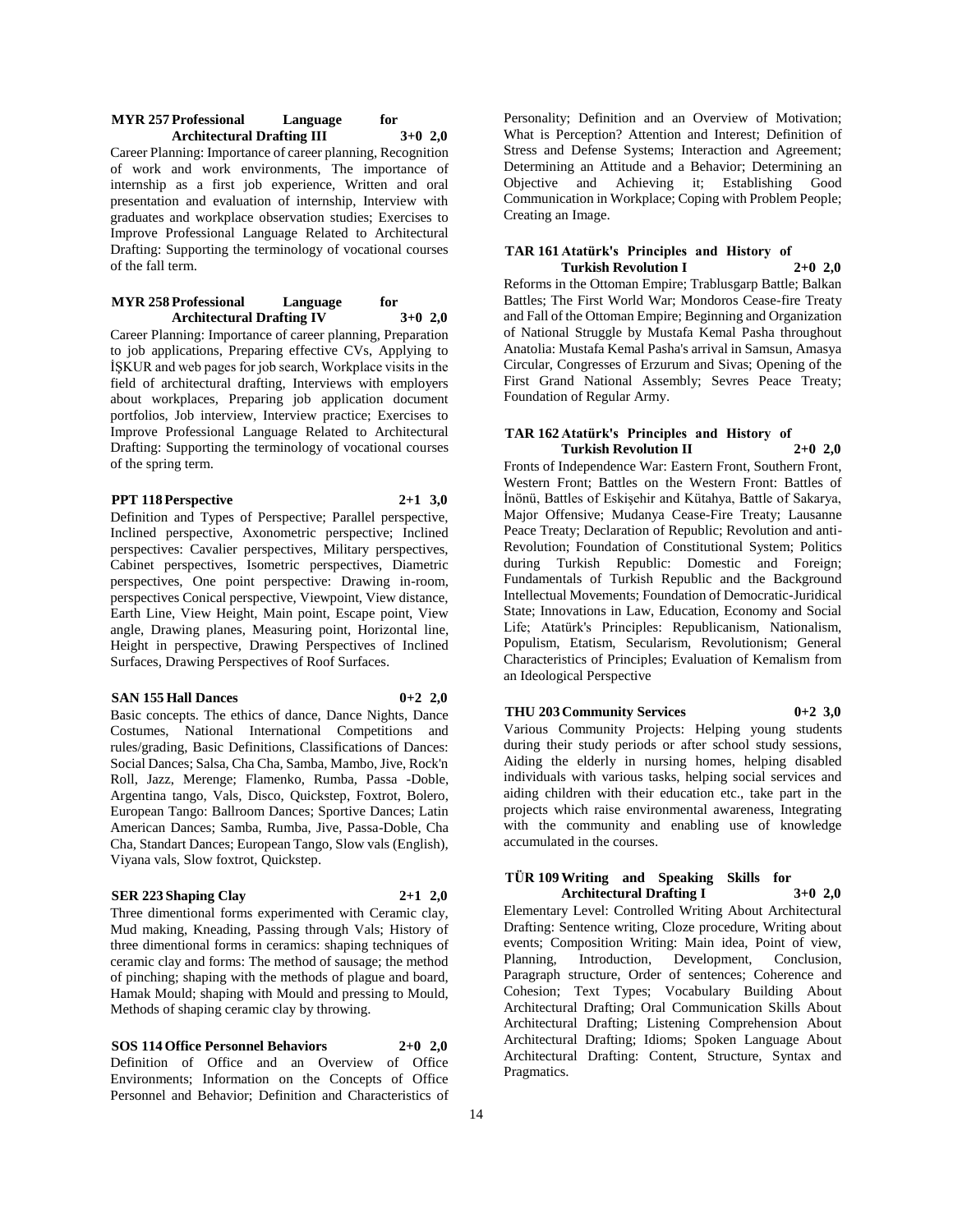## **TÜR 110 Writing and Speaking Skills for Architectural Drafting II 3+0 2,0**

Intermediate Level: Controlled Writing About Architectural Drafting: Sentence writing, Cloze procedure, Writing about events; Composition Writing: Main idea, Point of view, Planning, Introduction, Development, Conclusion, Paragraph structure, Order of sentences; Coherence and Cohesion; Text Types; Vocabulary Building About Architectural Drafting; Oral Communication Skills About Architectural Drafting; Listening Comprehension About Architectural Drafting; Idioms; Spoken Language About Architectural Drafting: Content, Structure, Syntax and Pragmatics.

## **TÜR 115 Writing and Speaking Skills for Computer Operator Training I 3+0 2,0**

Elementary Level: Controlled Writing About Computer Operating: Sentence writing, Cloze procedure, Writing about events; Composition Writing: Main idea, Point of view, Planning, Introduction, Development, Conclusion, Paragraph structure, Order of sentences; Coherence and Cohesion; Text Types; Vocabulary Building About Computer Operating; Oral Communication Skills About Computer Operating; Listening Comprehension About Computer Operating; Idioms; Spoken Language About Computer Operating: Content, Structure, Syntax and Pragmatics.

#### **TÜR 116 Writing and Speaking Skills for Computer Operator Training II 3+0 2,0**

Intermediate Level: Controlled Writing About Computer Operating: Sentence writing, Cloze procedure, Writing about events; Composition Writing: Main idea, Point of view, Planning, Introduction, Development, Conclusion, Paragraph structure, Order of sentences; Coherence and Cohesion; Text Types; Vocabulary Building About Computer Operating; Oral Communication Skills About Computer Operating; Listening Comprehension About Computer Operating; Idioms; Spoken Language About Computer Operating: Content, Structure, Syntax and Pragmatics.

## **TÜR 155 Turkish Language I 2+0 2,0**

Language, Culture and Society; Language Reform; Turkish Language Association; Phonetics: Vowel Harmony, Assimilation, Sonority, Devoicing, Epenthesis; Types of Adjectives: Spelling Rules; Punctuation; Verbs: Active, Passive, Reciprocal, Reflexive, Causatives; Conjunctions; Gerunds and Participles.

**TÜR 156 Turkish Language II 2+0 2,0**

Substantive Verb: Negative and Interrogative Forms; Sentence: Constituents; Predicate: Position of Predicate in a Sentence; Types of Subjects; Types of Objects: Direct Object, Indirect Object; Adverbial Clauses; Sentence Types: Affirmative Sentences, Negative Sentences; Nominal and Verbal Predicates; Word Order Permutations: Canonical and Inverted Sentences; Simple, Compound and Complex Sentences.

# **TÜR 193 Writing Skills I 1+2 3,0**

Types of Written Texts Needed by the Hearing Impaired for Social Communication: Guided Writing: Free Writing; Writing Composition: Creative Writing, Coherence and Cohesion; Project Assignments: Preparing Texts by Using Various References, Project development, Class presentations of projects; Assessment of presented assignments.

# **TÜR 194 Writing Skills II 1+2 3,0**

Types of Written Texts Needed by the Hearing Impaired for Social Communication; Guided Writing; Free Writing; Writing Composition: Creative Writing, Coherence and Cohesion; Project Assignments: Preparing Texts by Using Various References, Project development, Class presentations of projects; Assessment of presented assignments.

# **TÜR 195 Speaking Skills I 1+2 3,0**

Speaking Skills Needed by the Hearing Impaired for Social Communication; Oral Exercises; Acquiring Knowledge through Spoken Language; Sharing Knowledge; Oral Interaction: Listening Comprehension; Giving Directions; Receiving Directions; Spoken Narration: Content, Structure, Syntax and Pragmatics; Lexicon; Fluency and Intelligibility; Asssessment: Self-assessment of speaking skills.

## **TÜR 196 Speaking Skills II 1+2 3,0**

Speaking Skills Needed by the Hearing Impaired for Social Communication; Oral Exercises; Acquiring Knowledge through Spoken Language; Sharing Knowledge; Oral Interaction: Listening Comprehension; Giving Directions; Receiving Directions; Spoken Narration: Content, Structure, Syntax and Pragmatics; Lexicon; Fluency and Intelligibility; Asssessment: Self-assessment of speaking skills.

#### **TÜR 217 Writing and Speaking Skills for Architectural Drafting III 3+0 2,0**

Advanced Level: Controlled Writing About Architectural Drafting: Sentence writing, Cloze procedure, Writing about events; Composition Writing: Main idea, Point of view, Planning, Introduction, Development, Conclusion, Paragraph structure, Order of sentences; Coherence and Cohesion; Text Types; Vocabulary Building About Architectural Drafting; Oral Communication Skills About Architectural Drafting; Listening Comprehension About Architectural Drafting; Idioms; Spoken Language About Architectural Drafting: Content, Structure, Syntax and Pragmatics.

# **TÜR 218 Writing and Speaking Skills for**

**Architectural Drafting IV 3+0 2,0** High Advanced Level: Controlled Writing About Architectural Drafting: Sentence writing, Cloze procedure, Writing about events; Composition Writing: Main idea, Point of view, Planning, Introduction, Development, Conclusion, Paragraph structure, Order of sentences; Coherence and Cohesion; Text Types; Vocabulary Building About Architectural Drafting; Oral Communication Skills About Architectural Drafting; Listening Comprehension